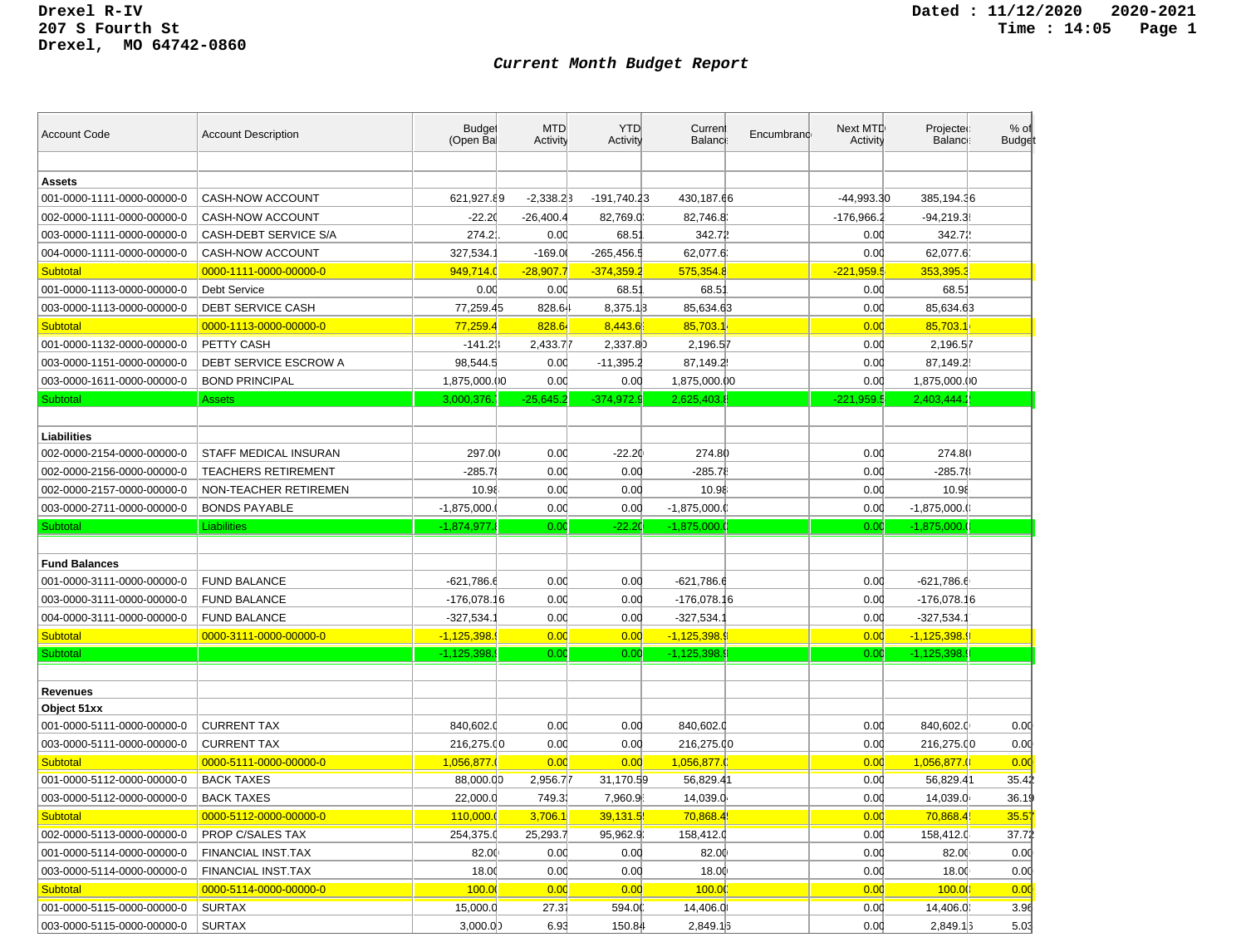| <b>Account Code</b>        | <b>Account Description</b>       | <b>Budget</b><br>(Open Bal | <b>MTD</b><br>Activity | <b>YTD</b><br>Activity | Current<br>Balanc | Encumbrand | Next MTD<br>Activity | Projected<br><b>Balance</b> | % of<br><b>Budget</b> |
|----------------------------|----------------------------------|----------------------------|------------------------|------------------------|-------------------|------------|----------------------|-----------------------------|-----------------------|
| <b>Subtotal</b>            | 0000-5115-0000-00000-0           | 18,000.0                   | 34.30                  | 744.84                 | 17,255.           |            | 0.00                 | 17,255.1                    | 4.14                  |
| 001-0000-5116-0000-00000-0 | IN LIEU OF TAXES                 | 1,500.00                   | 0.00                   | 0.00                   | 1,500.0           |            | 0.00                 | 1,500.00                    | 0.00                  |
| 003-0000-5116-0000-00000-0 | IN LIEU OF TAXES                 | 500.00                     | 0.00                   | 0.00                   | 500.00            |            | 0.00                 | 500.00                      | 0.00                  |
| Subtotal                   | 0000-5116-0000-00000-0           | 2,000.0                    | 0.00                   | 0.00                   | 2,000.0           |            | 0.00                 | 2,000.0                     | 0.00                  |
| 001-0000-5141-0000-00000-0 | <b>INTEREST</b>                  | 10,000.0                   | 394.11                 | 2,493.4                | 7,506.5           |            | 0.00                 | 7,506.5                     | 24.93                 |
| 002-0000-5141-0000-00000-0 | <b>INTEREST</b>                  | 1,500.00                   | 0.00                   | 0.00                   | 1,500.00          |            | 0.00                 | 1,500.00                    | 0.00                  |
| 003-0000-5141-0000-00000-0 | EARNINGS/TEMP.DEPOSIT            | 1,000.0                    | 72.38                  | 331.89                 | 668.1             |            | 0.00                 | 668.1                       | 33.19                 |
| <b>Subtotal</b>            | 0000-5141-0000-00000-0           | 12,500.0                   | 466.50                 | 2,825.3                | 9,674.6           |            | 0.00                 | 9,674.64                    | 22.60                 |
| 001-0000-5151-0000-00000-0 | FOOD SERVICE-STUDENTS            | 60,000.0                   | 3,145.5                | 8,047.7                | 51,952.2          |            | 0.00                 | 51,952.2                    | 13.4'                 |
| 001-0000-5165-0000-00000-0 | <b>FOOD SERVICE-NON PROG</b>     | 1,000.00                   | 0.00                   | 0.00                   | 1,000.00          |            | 0.00                 | 1,000.00                    | 0.00                  |
| 001-0000-5171-1050-00000-0 | <b>STUDENT ACTIVITES</b>         | 250.0                      | 0.00                   | 0.00                   | 250.00            |            | 0.00                 | 250.00                      | 0.00                  |
| 001-0000-5171-1050-00099-0 | <b>TECH SECURITY DEPOSIT</b>     | 3,000.00                   | 0.00                   | 150.00                 | 2,850.00          |            | 0.00                 | 2,850.00                    | 5.00                  |
| 001-0000-5171-1050-00600-0 | <b>ATHLETICS</b>                 | 20,000.0                   | 5,073.2                | 8,782.2                | 11,217.7          |            | 0.00                 | 11,217.7                    | 43.9'                 |
| 001-0000-5171-1050-00602-0 | <b>FOOTBALL</b>                  | 2,500.00                   | 3,382.83               | 3,382.85               | $-882.86$         |            | 0.00                 | $-882.86$                   | 135.3                 |
| 001-0000-5171-1050-00603-0 | BASKETBALL-BOYS                  | 1,500.0                    | 0.00                   | 0.00                   | 1,500.0           |            | 0.00                 | 1,500.0                     | 0.00                  |
| 001-0000-5171-1050-00604-0 | VOLLEYBALL ACTIVITY              | 1,500.00                   | 0.00                   | 0.00                   | 1,500.00          |            | 0.00                 | 1,500.00                    | 0.00                  |
| 001-0000-5171-1050-00607-0 | <b>CROSS COUNTRY ACTVTY</b>      | 2,500.0                    | 2,105.0                | 2,105.0                | 395.0             |            | 0.00                 | 395.00                      | 84.20                 |
| 001-0000-5171-1050-00608-0 | <b>TRACK</b>                     | 500.00                     | 0.00                   | 0.00                   | 500.00            |            | 0.00                 | 500.00                      | 0.00                  |
| 001-0000-5171-1050-00613-0 | <b>GIRLS BB ACTIVITY</b>         | 1,500.0                    | 0.00                   | 807.00                 | 693.0             |            | 0.00                 | 693.00                      | 53.80                 |
| 001-0000-5171-1050-00614-0 | JR HIGH VOLLEYBALL               | 250.00                     | 0.00                   | 0.00                   | 250.00            |            | 0.00                 | 250.00                      | 0.00                  |
| 001-0000-5171-1050-00708-0 | <b>YEARBOOK</b>                  | 7,000.0                    | 1,600.0                | 1,830.0                | 5,170.0           |            | 0.00                 | 5.170.0                     | 26.14                 |
| 001-0000-5171-1050-00709-0 | MUSIC ACTIVITY-RESALE            | 500.00                     | 0.00                   | 0.00                   | 500.00            |            | 0.00                 | 500.0()                     | 0.00                  |
| 001-0000-5171-1050-00711-0 | <b>NHS</b>                       | 3,500.0                    | 278.00                 | 379.00                 | 3,121.0           |            | 0.00                 | 3.121.0                     | 10.83                 |
| 001-0000-5171-1050-00712-0 | <b>STUDENT COUNCIL</b>           | 3,000.00                   | 2,756.00               | 4,569.00               | $-1,569.0)$       |            | 0.00                 | $-1,569.00$                 | 152.30                |
| 001-0000-5171-1050-00714-0 | <b>MISCELLANEOUS</b>             | 2,500.0                    | 102.3                  | 435.30                 | 2,064.7           |            | 0.00                 | 2,064.7                     | 17.41                 |
| 001-0000-5171-1050-00716-0 | <b>LIBRARY ACTIVITY</b>          | 5,000.00                   | 1,388.1                | 1,448.62               | 3,551.33          |            | 0.00                 | 3,551.33                    | 28.97                 |
| 001-0000-5171-1050-00717-0 | <b>FFA</b>                       | 25,000.0                   | 13,009.0               | 14,598.0               | 10,402.0          |            | 0.00                 | 10,402.0                    | 58.39                 |
| 001-0000-5171-1050-00718-0 | <b>BUSINESS ACTIVITY</b>         | 3,000.00                   | 203.00                 | 286.00                 | 2,714.00          |            | 0.00                 | 2,714.00                    | 9.53                  |
| 001-0000-5171-1050-00719-0 | JR HIGH SKI                      | 3,000.0                    | 0.00                   | 0.00                   | 3,000.0           |            | 0.00                 | 3,000.0                     | 0.00                  |
| 001-0000-5171-1050-00720-0 | <b>FCCLA</b>                     | 7,000.00                   | 255.00                 | 265.00                 | 6,735.0)          |            | 0.00                 | 6,735.0                     | 3.79                  |
| 001-0000-5171-1050-00721-0 | <b>NJHS</b>                      | 500.00                     | 0.00                   | 0.00                   | 500.00            |            | 0.00                 | 500.00                      | 0.00                  |
| 001-0000-5171-1050-00725-0 | <b>ART ACTIVITIES</b>            | 250.00                     | 0.00                   | 0.00                   | 250.00            |            | 0.00                 | 250.00                      | 0.00                  |
| 001-0000-5171-1050-00726-0 | <b>FCA</b>                       | 1,500.0                    | 0.00                   | 0.00                   | 1,500.0           |            | 0.00                 | 1,500.0                     | 0.00                  |
| 001-0000-5171-1050-00730-0 | <b>BATTLE OF THE BRAINS</b>      | 250.00                     | 0.00                   | 0.00                   | 250.00            |            | 0.00                 | 250.00                      | 0.00                  |
| 001-0000-5171-1050-00909-0 | H.S. CHEERLEADERS                | 1,500.0                    | 1,000.0                | 2,050.0                | $-550.00$         |            | 0.00                 | -550.00                     | 136.6                 |
| 001-0000-5171-1050-00919-0 | JR. HIGH CHEERLEADERS            | 500.00                     | 0.00                   | 0.00                   | 500.00            |            | 0.00                 | 500.00                      | 0.00                  |
| 001-0000-5171-1050-02020-0 | CLASS OF 2020                    | 0.00                       | 0.00                   | 219.91                 | $-219.91$         |            | 0.00                 | -219.91                     | 0.00                  |
| 001-0000-5171-1050-02021-0 | <b>CLASS OF 2021</b>             | 500.00                     | 4,928.15               | 8,430.80               | $-7,930.8$        |            | 0.00                 | $-7,930.8$                  | 1,686.16              |
| 001-0000-5171-1050-02022-0 | CLASS OF 2022                    | 20,000.0                   | 0.00                   | 0.00                   | 20,000.0          |            | 0.00                 | 20,000.0                    | 0.00                  |
| 001-0000-5171-1050-02023-0 | <b>CLASS OF 2023</b>             | 500.00                     | 0.00                   | 0.00                   | 500.00            |            | 0.00                 | 500.0()                     | 0.00                  |
| 001-0000-5171-1050-02024-0 | CLASS OF 2024                    | 500.00                     | 0.00                   | 0.00                   | 500.00            |            | 0.00                 | 500.0()                     | 0.00                  |
| 001-0000-5171-4020-00750-0 | ELEM STUDENT BENEFIT             | 2,500.00                   | $-14.40$               | 985.60                 | 1,514.4           |            | 0.00                 | 1,514.4)                    | 39.42                 |
| 002-0000-5181-0000-00000-0 | PRESCHOOL FEES                   | 25,000.0                   | 2,749.7                | 7,588.1                | 17,411.8          |            | 0.00                 | 17,411.8                    | 30.3\$                |
| 001-0000-5192-0000-00000-0 | <b>LOCAL SOURCES/GIFTS</b>       | 10,000.00                  | 0.00                   | 0.00                   | 10,000.00         |            | 0.00                 | 10,000.00                   | 0.00                  |
| 004-0000-5192-0000-00000-0 | <b>LOCAL SOURCES &amp; GIFTS</b> | 1,000.0                    | 0.00                   | 0.00                   | 1,000.0           |            | 0.00                 | 1,000.0                     | 0.00                  |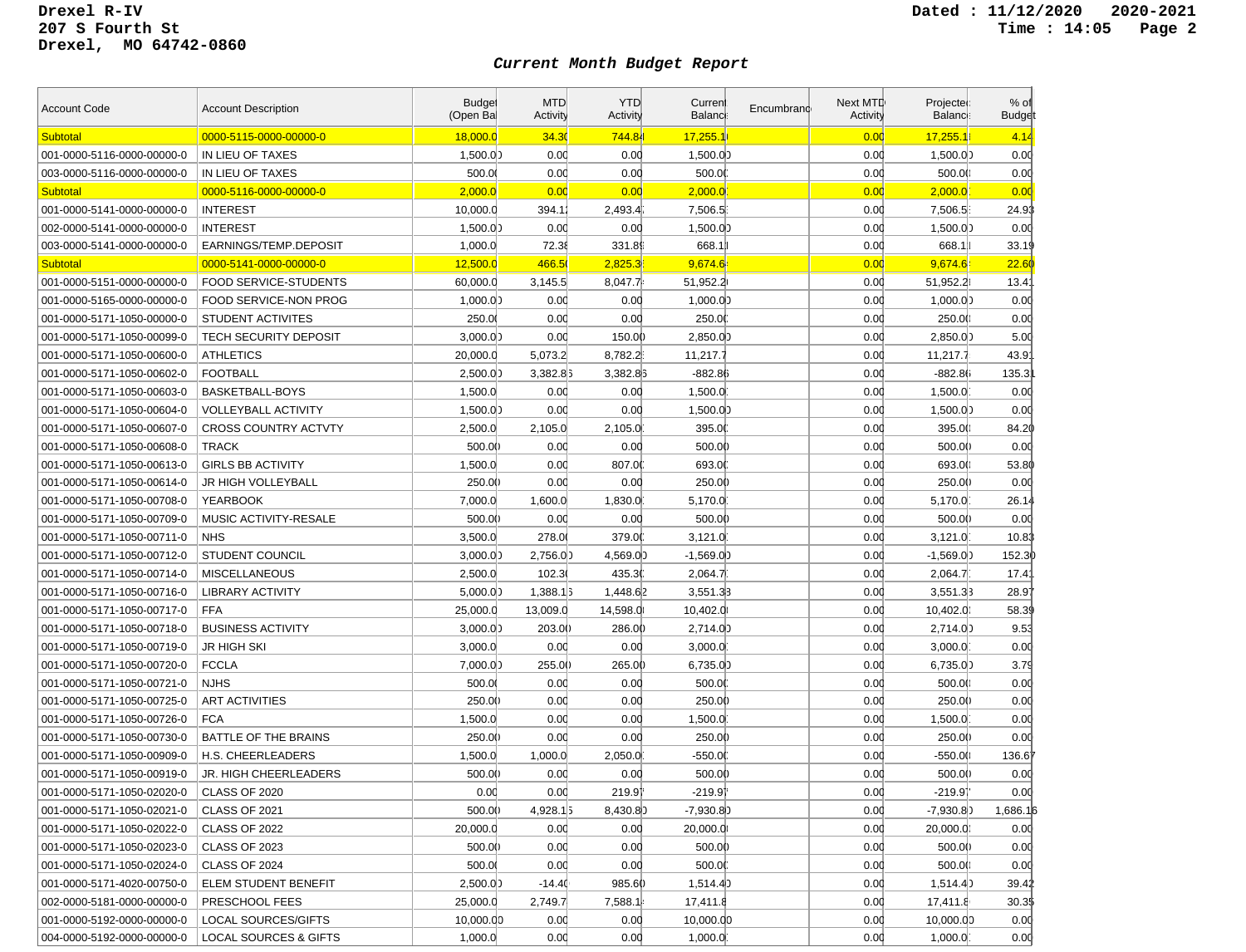| <b>Account Code</b>         | <b>Account Description</b>          | <b>Budget</b><br>(Open Bal | <b>MTD</b><br><b>Activity</b> | <b>YTD</b><br>Activity | Curren<br><b>Balance</b> | Encumbrand | Next MTD<br>Activity | Projected<br><b>Balance</b> | $%$ of<br><b>Budge</b> |
|-----------------------------|-------------------------------------|----------------------------|-------------------------------|------------------------|--------------------------|------------|----------------------|-----------------------------|------------------------|
| <b>Subtotal</b>             | 0000-5192-0000-00000-0              | 11,000.0                   | 0.00                          | 0.00                   | 11,000.0                 |            | 0.00                 | 11,000.0                    | 0.00                   |
| 001-0000-5195-0000-00000-0  | PRIOR PERIOD ADJUSTME               | 0.00                       | 0.00                          | 2,800.0                | $-2,800.0$               |            | 0.00                 | $-2,800.0$                  | 0.00                   |
| Subtotal Object 51xx        |                                     | 1,672,352.                 | 71,462.2                      | 207,824.9              | 1,464,527                |            | 0.00                 | 1.464.527.0                 | 12.43                  |
|                             |                                     |                            |                               |                        |                          |            |                      |                             |                        |
| Object 52xx                 |                                     |                            |                               |                        |                          |            |                      |                             |                        |
| 002-0000-5211-0000-00000-0  | <b>FINES</b>                        | 14,000.0                   | 0.00                          | 0.00                   | 14,000.0                 |            | 0.00                 | 14,000.00                   | 0.00                   |
| 001-0000-5221-0000-00000-0  | RAILROAD/UTILITIES                  | 120,000.00                 | 0.00                          | 0.00                   | 120,000.00               |            | 0.00                 | 120,000.00                  | 0.00                   |
| 003-0000-5221-0000-00000-0  | RAILROAD/UTILITIES                  | 22,000.0                   | 0.00                          | 0.00                   | 22,000.0                 |            | 0.00                 | 22,000.0                    | 0.00                   |
| <b>Subtotal</b>             | 0000-5221-0000-00000-0              | 142,000.0                  | 0.00                          | 0.00                   | 142,000.                 |            | 0.00                 | 142,000.0                   | 0.00                   |
| <b>Subtotal Object 52xx</b> |                                     | 156,000.0                  | 0.00                          | 0.00                   | 156,000.                 |            | 0.00                 | 156,000.0                   | 0.00                   |
|                             |                                     |                            |                               |                        |                          |            |                      |                             |                        |
| Object 53xx                 |                                     |                            |                               |                        |                          |            |                      |                             |                        |
| 002-0000-5311-0000-00000-0  | <b>BASIC FORMULA/STATE</b>          | 1,424,846.00               | 119,801.00                    | 378,088.00             | 1,046,758.00             |            | 0.00                 | 1,046,758.00                | 26.54                  |
| 001-0000-5312-0000-00000-0  | <b>TRANSPORTATION</b>               | 13,000.0                   | 1,331.0                       | 4,778.0                | 8,222.0                  |            | 0.00                 | 8,222.0                     | 36.7\$                 |
| 001-0000-5314-0000-00000-0  | ECSE-STATE                          | 5,000.00                   | 0.00                          | 0.00                   | 5,000.0                  |            | 0.00                 | 5,000.00                    | 0.00                   |
| 001-0000-5319-0000-00000-0  | <b>CLASSROOM TRUST FUND</b>         | 114,276.0                  | 14,856.7                      | 36,547.4               | 77,728.5                 |            | 0.00                 | 77,728.5                    | 31.98                  |
| 001-0000-5324-0000-00000-0  | PARENTS AS TEACHERS                 | 9,000.00                   | 0.00                          | 0.00                   | 9,000.0                  |            | 0.00                 | 9,000.00                    | 0.00                   |
| 001-0000-5325-0000-00000-0  | SMALL SCHOOLS GRANT                 | 125,871.0                  | 39,586.0                      | 39,586.0               | 86,285.0                 |            | 0.00                 | 86,285.0                    | 31.4\$                 |
| 001-0000-5332-0000-00000-0  | 50/50 EQUIPMENT GRANT               | 2,000.00                   | 0.00                          | 0.00                   | 2,000.0                  |            | 0.00                 | 2,000.00                    | 0.00                   |
| 001-0000-5333-0000-00000-0  | <b>FOOD SERVICE</b>                 | 1,500.0                    | 0.00                          | 0.00                   | 1,500.0                  |            | 0.00                 | 1,500.0                     | 0.00                   |
| 002-0000-5381-0000-00000-0  | SE HIGH NEEDS-STATE                 | 30,000.00                  | 0.00                          | 0.00                   | 30,000.00                |            | 0.00                 | 30,000.00                   | 0.00                   |
|                             |                                     |                            |                               |                        |                          |            |                      |                             |                        |
| <b>Subtotal Object 53xx</b> |                                     | 1,725,493.                 | 175,574.7                     | 458.999.               | 1,266,493.               |            | 0.00                 | 1,266,493.                  | 26.60                  |
|                             |                                     |                            |                               |                        |                          |            |                      |                             |                        |
| Object 54xx                 |                                     |                            |                               |                        |                          |            |                      |                             |                        |
| 002-0000-5412-0000-00000-0  | <b>MEDICAID</b>                     | 12,000.00                  | 2,800.0                       | 2,800.03               | 9,199.94                 |            | 0.00                 | 9,199.94                    | 23.33                  |
| 001-0000-5428-0000-00000-0  | FED JOBS FUND-ST SCHO               | 0.00                       | 19,530.0                      | 19,530.0               | $-19,530.0$              |            | 0.00                 | $-19,530.00$                | 0.00                   |
| 002-0000-5437-0000-00000-0  | SE HIGH NEEDS-FEDERAL               | 2,500.00                   | 0.00                          | 0.00                   | 2,500.0                  |            | 0.00                 | 2,500.00                    | 0.00                   |
| 002-0000-5441-0000-00000-0  | SPECIAL ED PART B                   | 69,000.0                   | 0.00                          | 0.00                   | 69,000.0                 |            | 0.00                 | 69,000.0                    | 0.00                   |
| 001-0000-5442-0000-00000-0  | EARLY CHILDHOOD SP ED               | 4,500.00                   | 0.00                          | 0.00                   | 4,500.00                 |            | 0.00                 | 4,500.00                    | 0.00                   |
| 001-0000-5445-0000-00000-0  | <b>FOOD SERVICE/LUNCH</b>           | 50,000.0                   | 0.00                          | 0.00                   | 50,000.0                 |            | 0.00                 | 50,000.00                   | 0.00                   |
| 001-0000-5446-0000-00000-0  | FOOD SERVICE/BREAKFAS               | 26,000.00                  | 0.00                          | 0.00                   | 26,000.00                |            | 0.00                 | 26,000.00                   | 0.00                   |
| 002-0000-5451-0000-00000-0  | TITLE I                             | 43,092.0                   | 4,421.0                       | 4,421.0                | 38,670.9                 |            | 0.00                 | 38,670.9                    | 10.26                  |
| 001-0000-5461-0000-00000-0  | TITLE IV/DRUG ED                    | 10,000.00                  | 1,066.53                      | 1,066.59               | 8,933.41                 |            | 0.00                 | 8,933.41                    | 10.67                  |
| 001-0000-5465-0000-00000-0  | TITLE II/A                          | 8,240.0                    | 0.00                          | 0.00                   | 8,240.0                  |            | 0.00                 | 8,240.0                     | 0.00                   |
| 002-0000-5465-0000-00000-0  | <b>TITLE II/A</b>                   | 0.00                       | 848.90                        | 848.90                 | $-848.9()$               |            | 0.00                 | $-848.9()$                  | 0.00                   |
| <b>Subtotal</b>             | 0000-5465-0000-00000-0              | 8,240.0                    | 848.9                         | 848.90                 | 7,391.1                  |            | 0.00                 | 7,391.1                     | 10.30                  |
| 001-0000-5473-0000-47300-4  | <b>CARES Food Service/Lunch</b>     | 0.00                       | 0.00                          | 1,045.94               | $-1,045.94$              |            | 0.00                 | $-1,045.94$                 | 0.00                   |
| 001-0000-5474-0000-47400-4  | <b>CARES Food Service/Breakfast</b> | 0.00                       | 0.00                          | 250.98                 | $-250.96$                |            | 0.00                 | -250.98                     | 0.00                   |
| 004-0000-5492-0000-00000-0  | <b>TITLE VI/REAP</b>                | 26,555.00                  | 0.00                          | 0.00                   | 26,555.00                |            | 0.00                 | 26,555.00                   | 0.00                   |
| 001-0000-5497-0000-24240-4  | Other Federal Revenue-CARES         | 0.00                       | 12,891.8                      | 28,428.9               | $-28,428.9$              |            | 0.00                 | $-28,428.9$                 | 0.00                   |
| <b>Subtotal Object 54xx</b> |                                     | 251,887.0                  | 41,558.5                      | 58,392.5               | 193,494.                 |            | 0.00                 | 193,494.4                   | 23.18                  |
|                             |                                     |                            |                               |                        |                          |            |                      |                             |                        |
| Object 56xx                 |                                     |                            |                               |                        |                          |            |                      |                             |                        |
| 003-0000-5691-0000-00000-0  | TEMPORARY DIRECT DEPO               | 0.00                       | 0.00                          | 49,266.0               | $-49,266.0$              |            | 0.00                 | $-49,266.00$                | 0.00                   |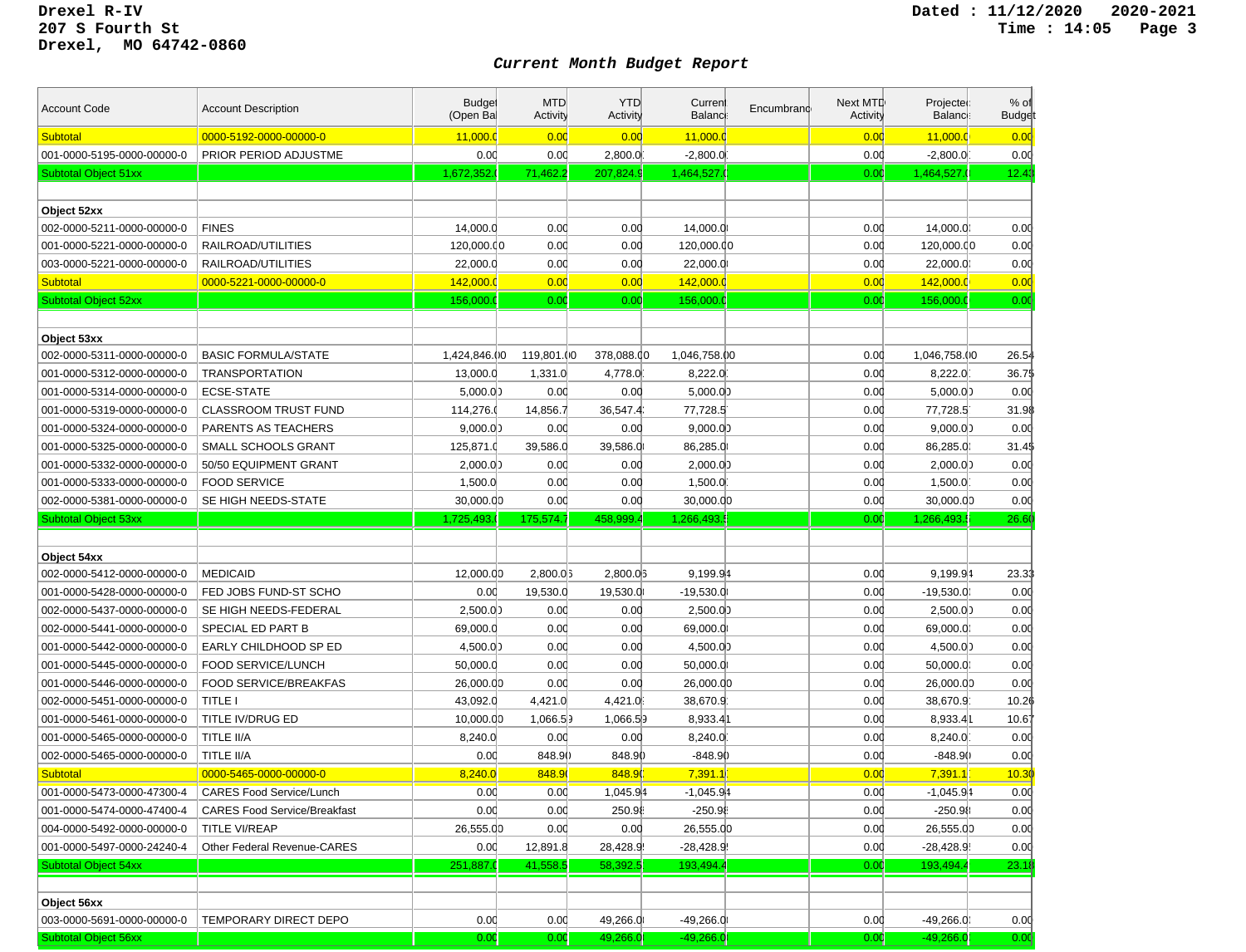| <b>Account Code</b>           | <b>Account Description</b>    | <b>Budget</b><br>(Open Bal | <b>MTD</b><br><b>Activity</b> | <b>YTD</b><br>Activity | Current<br><b>Balanc</b> | Encumbrand | Next MTD<br>Activity | Projected<br>Balance: | $%$ of<br><b>Budget</b> |
|-------------------------------|-------------------------------|----------------------------|-------------------------------|------------------------|--------------------------|------------|----------------------|-----------------------|-------------------------|
|                               |                               |                            |                               |                        |                          |            |                      |                       |                         |
|                               |                               |                            |                               |                        |                          |            |                      |                       |                         |
| <b>Expenses</b>               |                               |                            |                               |                        |                          |            |                      |                       |                         |
| <b>Function 1111</b>          | Elementary                    |                            |                               |                        |                          |            |                      |                       |                         |
| 002-1111-6111-4020-00000-3    | <b>EL SALARIES</b>            | 455,962.0                  | 35,933.7                      | 71,867.4               | 384,094.6                | 0.00       | 35,933.7             | 348,160.9             | 23.64                   |
| 001-1111-6121-4020-00000-3    | EL SALARIES - SUB NC          | 1,000.00                   | 0.00                          | 0.00                   | 1,000.00                 | 0.00       | 0.00                 | 1,000.00              | 0.00                    |
| 002-1111-6121-4020-00000-3    | EL SALARIES - SUB             | 7,500.0                    | 896.0                         | 1,019.2                | 6,480.8                  | 0.00       | 834.40               | 5,646.4               | 24.7'                   |
| Subtotal                      | 1111-6121-4020-00000-3        | 8,500.0                    | 896.00                        | 1,019.2                | 7,480.8                  | 0.00       | 834.4                | 6,646.4               | 21.8                    |
| 002-1111-6141-4020-00000-3    | EL UNUSED LEAVE               | 500.00                     | 0.00                          | 0.00                   | 500.0                    | 0.00       | 0.00                 | 500.0()               | 0.00                    |
| 002-1111-6211-4020-00000-3    | <b>EL RETIREMENT</b>          | 76,628.00                  | 6,085.7                       | 12,179.91              | 64,448.09                | 0.00       | 6,085.71             | 58,362.38             | 23.84                   |
| 002-1111-6231-4020-00000-3    | <b>EL FICA</b>                | 600.00                     | 55.55                         | 63.19                  | 536.8                    | 0.00       | 51.73                | 485.08                | 19.1\$                  |
| 002-1111-6232-4020-00000-3    | <b>EL MEDICARE</b>            | 6,611.00                   | 510.83                        | 1,006.45               | 5,604.55                 | 0.00       | 507.85               | 5,096.7)              | 22.9                    |
| 002-1111-6241-4020-00000-3    | EL MEDICAL INSURANCE          | 72,964.0                   | 6,367.9                       | 12,515.7               | 60,448.2                 | 0.00       | 6,223.4              | 54,224.7              | 25.68                   |
| 002-1111-6241-4020-00583-3    | EL LTD                        | 1,820.00                   | 0.00                          | 0.00                   | 1,820.00                 | 0.00       | 0.00                 | 1,820.00              | 0.00                    |
| 001-1111-6261-4020-00000-1    | EL WORKMANS COMP              | 2,600.0                    | 0.00                          | 0.00                   | 2,600.0                  | 0.00       | 0.00                 | 2,600.0               | 0.00                    |
| 001-1111-6411-4020-05100-1    | EL SUPPLIES - 1ST             | 150.00                     | 0.00                          | 142.26                 | 7.74                     | 0.00       | 0.00                 | 7.74                  | 94.84                   |
| 001-1111-6411-4020-05200-1    | EL SUPPLIES - 2ND             | 150.0                      | 0.00                          | 147.60                 | 2.40                     | 0.00       | 0.00                 | 2.40                  | 98.40                   |
| 001-1111-6411-4020-05300-1    | EL SUPPLIES - 3RD             | 150.00                     | 0.00                          | 95.17                  | 54.83                    | 0.00       | 0.00                 | 54.83                 | 63.4\$                  |
| 001-1111-6411-4020-05400-1    | EL SUPPLIES - 4TH             | 300.00                     | 0.00                          | 291.1                  | 8.89                     | 45.84      | 0.00                 | $-36.95$              | 112.32                  |
| 001-1111-6411-4020-05500-1    | EL SUPPLIES - 5TH             | 150.00                     | 0.00                          | 147.88                 | 2.12                     | 0.00       | 0.00                 | 2.12                  | 98.59                   |
| 001-1111-6411-4020-05600-1    | EL SUPPLIES - 6TH             | 150.0                      | 0.00                          | 146.69                 | 3.31                     | 0.00       | 0.00                 | 3.31                  | 97.79                   |
| 001-1111-6411-4020-05800-1    | EL SUPPLIES - K               | 300.00                     | 0.00                          | 149.43                 | 150.51                   | 0.00       | 0.00                 | 150.57                | 49.8                    |
|                               |                               |                            |                               |                        |                          |            |                      |                       |                         |
| 001-1111-6411-4020-05900-1    | EL SUPPLIES - ALL             | 2,000.0                    | 0.00                          | 1,090.7                | 909.2                    | 1,293.3    | 0.00                 | -384.05               | 119.2                   |
| <b>Subtotal Function 1111</b> | Elementary                    | 629,535.0                  | 49,849.7                      | 100,862.8              | 528,672.                 | 1,339.1    | 49,636.8             | 477,696.2             | 24.12                   |
|                               |                               |                            |                               |                        |                          |            |                      |                       |                         |
| <b>Function 1151</b>          | <b>High School</b>            |                            |                               |                        |                          |            |                      |                       |                         |
| 002-1151-6111-1050-00000-3    | <b>HS SALARIES</b>            | 505,400.0                  | 41,232.9                      | 82,465.9               | 422,934.                 | 0.00       | 41,232.9             | 381,701.1             | 24.48                   |
| 002-1151-6121-1050-00000-3    | <b>HS SALARIES - SUB</b>      | 8,000.00                   | 184.00                        | 300.80                 | 7,699.20                 | 0.00       | 325.60               | 7,373.60              | 7.83                    |
| 002-1151-6141-1050-00000-3    | HS UNUSED LEAVE               | 500.00                     | 0.00                          | 0.00                   | 500.00                   | 0.00       | 0.00                 | 500.00                | 0.00                    |
| 002-1151-6211-1050-00000-3    | <b>HS RETIREMENT</b>          | 85,570.00                  | 7,015.75                      | 14,033.00              | 71,537.00                | 0.00       | 7,015.75             | 64,521.25             | 24.60                   |
| 002-1151-6231-1050-00000-3    | <b>HS FICA</b>                | 465.0                      | 11.4                          | 18.65                  | 446.3                    | 0.00       | 20.19                | 426.16                | 8.35                    |
| 002-1151-6232-1050-00000-3    | <b>HS MEDICARE</b>            | 7,328.00                   | 548.70                        | 1,092.13               | 6,235.82                 | 0.00       | 548.61               | 5,687.20              | 22.39                   |
| 002-1151-6241-1050-00000-3    | HS MEDICAL INSURANCE          | 85,185.0                   | 7,511.7                       | 14,741.6               | 70,443.3                 | 0.00       | 7,363.6              | 63,079.7              | 25.9\$                  |
| 002-1151-6241-1050-00583-3    | <b>HS LTD</b>                 | 2,070.00                   | 0.00                          | 0.00                   | 2,070.00                 | 0.00       | 0.00                 | 2,070.00              | 0.00                    |
| 001-1151-6261-1050-00000-1    | <b>HS WORKMANS COMP</b>       | 3,500.0                    | 0.00                          | 0.00                   | 3,500.0                  | 0.00       | 0.00                 | 3,500.0               | 0.00                    |
| 001-1151-6332-1050-00000-1    | <b>HS REPAIRS - EQUIPMENT</b> | 100.0()                    | 0.00                          | 0.00                   | 100.00                   | 0.00       | 0.00                 | 100.00                | 0.00                    |
| 001-1151-6411-1050-00000-0    | <b>HS SUPPLIES</b>            | 0.00                       | 0.00                          | 284.70                 | $-284.7($                | 715.30     | 0.00                 | $-1,000.0$            | 0.00                    |
| 001-1151-6411-1050-04900-1    | <b>HS SUPPLIES - ALL</b>      | 1,000.00                   | 0.00                          | 0.00                   | 1.000.00                 | 1,294.24   | 0.00                 | $-294.24$             | 129.42                  |
| 001-1151-6411-1050-04910-1    | HS SUPPLIES - ELA             | 300.00                     | 0.00                          | 197.49                 | 102.5                    | 5.39       | 0.00                 | 97.12                 | 67.63                   |
| 001-1151-6411-1050-04920-1    | HS SUPPLIES - MATH            | 300.00                     | 0.00                          | 182.11                 | 117.89                   | 0.00       | 0.00                 | 117.89                | 60.70                   |
| 001-1151-6411-1050-04930-1    | HS SUPPLIES - SCIENCE         | 300.00                     | 0.00                          | 0.00                   | 300.00                   | 0.00       | 0.00                 | 300.0()               | 0.00                    |
| 001-1151-6411-1050-04940-1    | HS SUPPLIES - SOC STUDY       | 300.00                     | 0.00                          | 269.86                 | 30.14                    | 161.50     | 0.00                 | $-131.36$             | 143.79                  |
| 001-1151-6411-1050-04950-1    | HS SUPPLIES - PE              | 250.00                     | 0.00                          | 148.21                 | 101.71                   | 0.00       | 0.00                 | 101.73                | 59.31                   |
| 001-1151-6411-1050-04961-1    | HS SUPPLIES - MUSIC           | 150.00                     | 0.00                          | 0.00                   | 150.00                   | 100.00     | 0.00                 | 50.00                 | 66.67                   |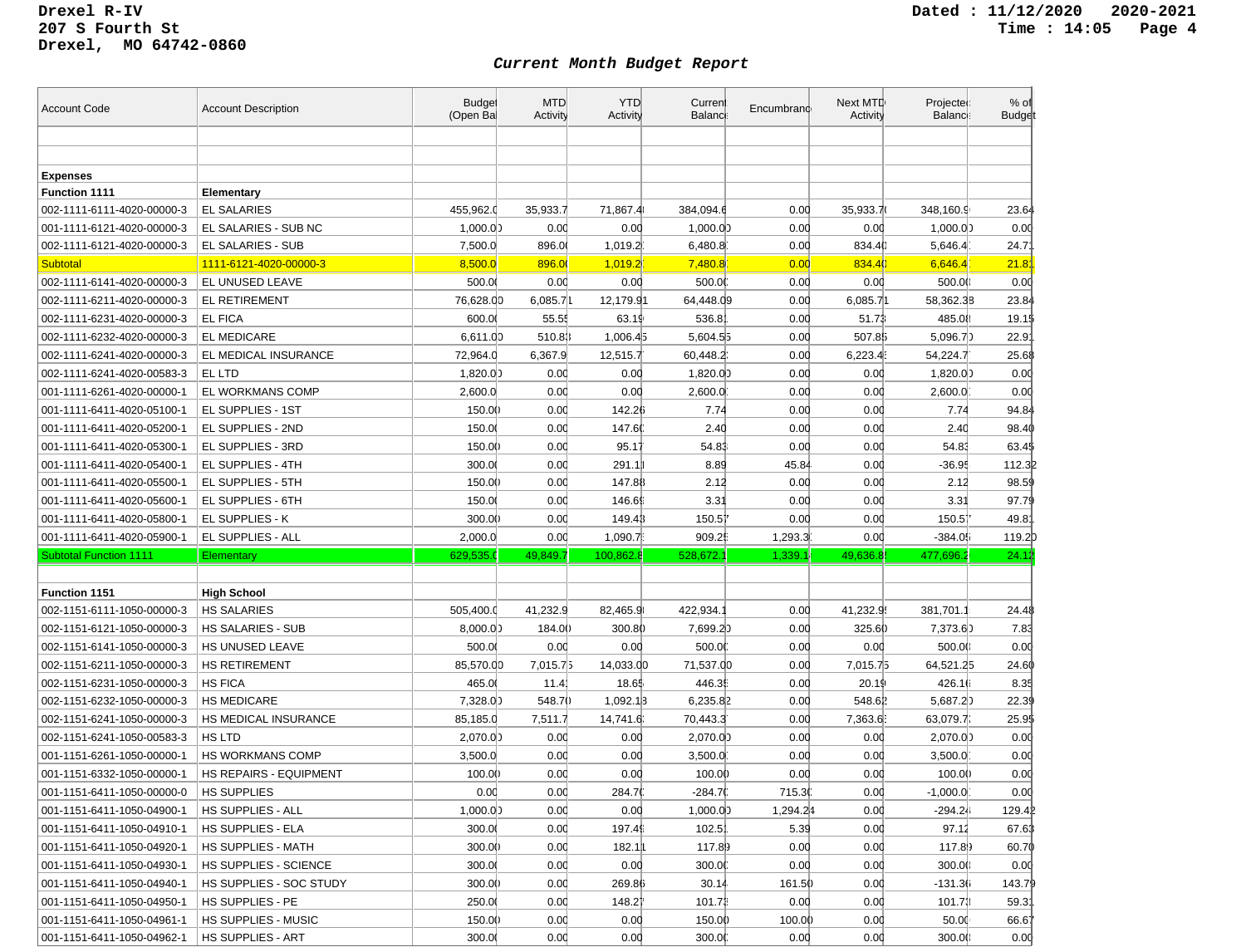| <b>Account Code</b>           | <b>Account Description</b>                 | <b>Budget</b><br>(Open Bal | <b>MTD</b><br>Activity | <b>YTD</b><br>Activity | Curren<br><b>Balanci</b> | Encumbrand | Next MTD<br>Activity | Projected<br>Balance: | $%$ of<br><b>Budge</b> |
|-------------------------------|--------------------------------------------|----------------------------|------------------------|------------------------|--------------------------|------------|----------------------|-----------------------|------------------------|
| 001-1151-6411-1050-04971-1    | HS SUPPLIES - BUSINESS                     | 150.00                     | 0.00                   | 0.00                   | 150.00                   | 0.00       | 0.00                 | 150.00                | 0.00                   |
| 001-1151-6411-1050-04972-1    | <b>HS SUPPLIES - FACS</b>                  | 1,500.0                    | $80.8^{\circ}$         | 253.38                 | 1,246.6                  | 2,238.5    | 0.00                 | -991.95               | 166.1                  |
| 001-1151-6411-1050-04973-1    | HS SUPPLIES - STEM                         | 150.00                     | 0.00                   | 0.00                   | 150.00                   | 0.00       | 0.00                 | 150.00                | 0.00                   |
| 001-1151-6431-1050-04900-1    | HS TEXTS/REGULAR-ALL                       | 0.00                       | 0.00                   | 279.79                 | $-279.79$                | 315.83     | 0.00                 | -595.62               | 0.00                   |
| <b>Subtotal Function 1151</b> | <b>High School</b>                         | 702,818.0                  | 56,585.3               | 114,267.7              | 588,550.2                | 4,830.8    | 56,506.7             | 527,212.6             | 24.99                  |
|                               |                                            |                            |                        |                        |                          |            |                      |                       |                        |
| <b>Function 1221</b>          | <b>Special Education and Related Servi</b> |                            |                        |                        |                          |            |                      |                       |                        |
| 002-1221-6111-1050-12210-3    | SE SALARIES-HS STATE                       | 975.00                     | 0.00                   | 0.00                   | 975.0                    | 0.00       | 0.00                 | 975.00                | 0.00                   |
| 002-1221-6111-1050-44100-4    | SE SALARIES-HS FED                         | 33,958.00                  | 2,795.84               | 5,591.63               | 28,366.32                | 0.00       | 2,795.84             | 25,570.48             | 24.70                  |
| 002-1221-6111-4020-12210-3    | SE SALARIES-EL STATE                       | 975.00                     | 0.00                   | 0.00                   | 975.00                   | 0.00       | 0.00                 | 975.00                | 0.00                   |
| 002-1221-6111-4020-44100-4    | SE SALARIES-EL FED                         | 35,758.00                  | 3,020.84               | 6,353.62               | 29.404.38                | 0.00       | 3,020.84             | 26,383.54             | 26.22                  |
| 002-1221-6112-1050-12210-3    | SE SALARIES-HS ADMIN                       | 1,974.0                    | 0.00                   | 0.00                   | 1,974.0                  | 0.00       | 0.00                 | 1,974.0               | 0.00                   |
| 002-1221-6112-4020-12210-3    | SE SALARIES-EL ADMIN                       | 1,974.00                   | 0.00                   | 0.00                   | 1,974.0)                 | 0.00       | 0.00                 | 1,974.00              | 0.00                   |
| 002-1221-6121-1050-12210-3    | SE SALARIES - SUB HS                       | 250.00                     | 0.00                   | 0.00                   | 250.00                   | 0.00       | 0.00                 | 250.00                | 0.00                   |
| 002-1221-6121-1050-44100-4    | SE SALARIES - SUB HS FED                   | 0.00                       | 0.00                   | 0.00                   | 0.00                     | 0.00       | 160.00               | $-160.00$             | 0.00                   |
| 002-1221-6121-4020-44100-4    | SE SALARIES - SUB EL FED                   | 0.00                       | 480.0                  | 560.00                 | -560.00                  | 0.00       | 160.00               | $-720.0()$            | 0.00                   |
| 002-1221-6141-1050-12210-3    | SE UNUSED LEAVE - HS                       | 100.00                     | 0.00                   | 0.00                   | 100.00                   | 0.00       | 0.00                 | 100.00                | 0.00                   |
| 002-1221-6141-4020-12210-3    | SE UNUSED LEAVE - EL                       | 100.00                     | 0.00                   | 0.00                   | 100.00                   | 0.00       | 0.00                 | 100.00                | 0.00                   |
| 001-1221-6152-1050-12210-3    | SE SALARIES - NC HS                        | 31,047.00                  | 1,963.29               | 4,340.83               | 26,706.14                | 0.00       | 1,963.29             | 24,742.85             | 20.3'                  |
| 001-1221-6152-4020-12210-3    | SE SALARIES - NC EL                        | 48,678.0                   | 5,314.7                | 10,763.2               | 37,914.7                 | 0.00       | 5,314.7i             | 32,599.9              | 33.03                  |
| 001-1221-6153-1050-12210-3    | <b>Account Payables Control Account</b>    | 0.00                       | 80.00                  | 80.00                  | $-80.00$                 | 0.00       | 0.00                 | $-80.00$              | 0.00                   |
| 001-1221-6153-4020-12210-3    | Object 6153                                | 0.00                       | 480.0                  | 480.00                 | $-480.00$                | 0.00       | 0.00                 | -480.00               | 0.00                   |
| 002-1221-6211-1050-00001-3    | <b>Teachers' Retirement</b>                | 286.00                     | 0.00                   | 0.00                   | 286.00                   | 0.00       | 0.00                 | 286.00                | 0.00                   |
| 002-1221-6211-1050-12210-3    | SE RETIREMENT - HS ST                      | 141.0                      | 0.00                   | 0.00                   | 141.00                   | 0.00       | 0.00                 | 141.00                | 0.00                   |
| 002-1221-6211-1050-44100-4    | SE RETIREMENT - HS FED                     | 5,967.00                   | 492.3                  | 984.61                 | 4,982.33                 | 0.00       | 492.3                | 4,490.07              | 24.75                  |
| 002-1221-6211-4020-00001-3    | Teachers' Retirement                       | 286.00                     | 0.00                   | 0.00                   | 286.00                   | 0.00       | 0.00                 | 286.00                | 0.00                   |
| 002-1221-6211-4020-12210-3    | SE RETIREMENT - EL ST                      | 141.00                     | 0.00                   | 0.00                   | 141.00                   | 0.00       | 0.00                 | 141.00                | 0.00                   |
| 002-1221-6211-4020-44100-4    | SE RETIREMENT - EL FED                     | 6,228.0                    | 524.94                 | 1,095.1                | 5,132.8                  | 0.00       | 524.94               | 4,607.9               | 26.0                   |
| 001-1221-6221-1050-12210-3    | SE RETIREMENT - NC HS                      | 2,870.00                   | 216.91                 | 462.21                 | 2,407.73                 | 0.00       | 216.91               | 2,190.81              | 23.61                  |
| 001-1221-6221-4020-12210-3    | SE RETIREMENT - NC EL                      | 4,848.0                    | 451.5                  | 951.10                 | 3,896.9                  | 0.00       | 451.51               | 3,445.3               | 28.93                  |
| 001-1221-6231-1050-12210-3    | SE FICA - HS NC                            | 1,925.00                   | 96.98                  | 217.48                 | 1,707.52                 | 0.00       | 91.71                | 1,615.79              | 16.06                  |
| 002-1221-6231-1050-44100-4    | SE FICA - HS FED                           | 0.00                       | 0.00                   | 0.00                   | 0.00                     | 0.00       | 9.92                 | $-9.92$               | 0.00                   |
| 001-1221-6231-4020-12210-3    | SE FICA - EL NC                            | 3,018.00                   | 353.63                 | 685.79                 | 2,332.21                 | 0.00       | 323.81               | 2,008.34              | 33.45                  |
| 002-1221-6231-4020-44100-4    | SE FICA - EL FED                           | 0.00                       | 29.76                  | 34.72                  | $-34.72$                 | 0.00       | 9.92                 | $-44.64$              | 0.00                   |
| 002-1221-6232-1050-00001-3    | Medicare                                   | 29.00                      | 0.00                   | 0.00                   | 29.00                    | 0.00       | 0.00                 | 29.00                 | 0.00                   |
| 001-1221-6232-1050-12210-3    | SE MEDICARE - NC HS                        | 450.00                     | 22.68                  | 50.87                  | 399.1                    | 0.00       | 21.45                | 377.68                | 16.07                  |
| 002-1221-6232-1050-12210-3    | SE MEDICARE - HS                           | 14.00                      | 0.00                   | 0.00                   | 14.00                    | 0.00       | 0.00                 | 14.00                 | 0.00                   |
| <b>Subtotal</b>               | 1221-6232-1050-12210-3                     | 464.00                     | 22.68                  | 50.87                  | 413.13                   | 0.00       | 21.45                | 391.68                | 15.59                  |
| 002-1221-6232-1050-44100-4    | SE MEDICARE - HS FED                       | 492.00                     | 36.82                  | 73.64                  | 418.36                   | 0.00       | 39.14                | 379.22                | 22.92                  |
| 002-1221-6232-4020-00001-3    | Medicare                                   | 29.00                      | 0.00                   | 0.00                   | 29.00                    | 0.00       | 0.00                 | 29.00                 | 0.00                   |
| 001-1221-6232-4020-12210-3    | SE MEDICARE - NC EL                        | 706.00                     | 82.70                  | 160.38                 | 545.62                   | 0.00       | 75.74                | 469.88                | 33.44                  |
| 002-1221-6232-4020-12210-3    | SE MEDICARE - EL                           | 14.00                      | 0.00                   | 0.00                   | 14.00                    | 0.00       | 0.00                 | 14.00                 | 0.00                   |
| <b>Subtotal</b>               | 1221-6232-4020-12210-3                     | 720.00                     | 82.70                  | 160.38                 | 559.62                   | 0.00       | 75.74                | 483.88                | 32.79                  |
| 002-1221-6232-4020-44100-4    | SE MEDICARE - EL FED                       | 518.0                      | 50.09                  | 98.55                  | 419.4                    | 0.00       | 45.27                | 374.18                | 27.76                  |
| 001-1221-6241-1050-12210-3    | SE MEDICAL INSURANCE - NC HS               | 11,046.00                  | 1,219.32               | 2,433.94               | 8,612.03                 | 0.00       | 1,214.63             | 7,397.33              | 33.03                  |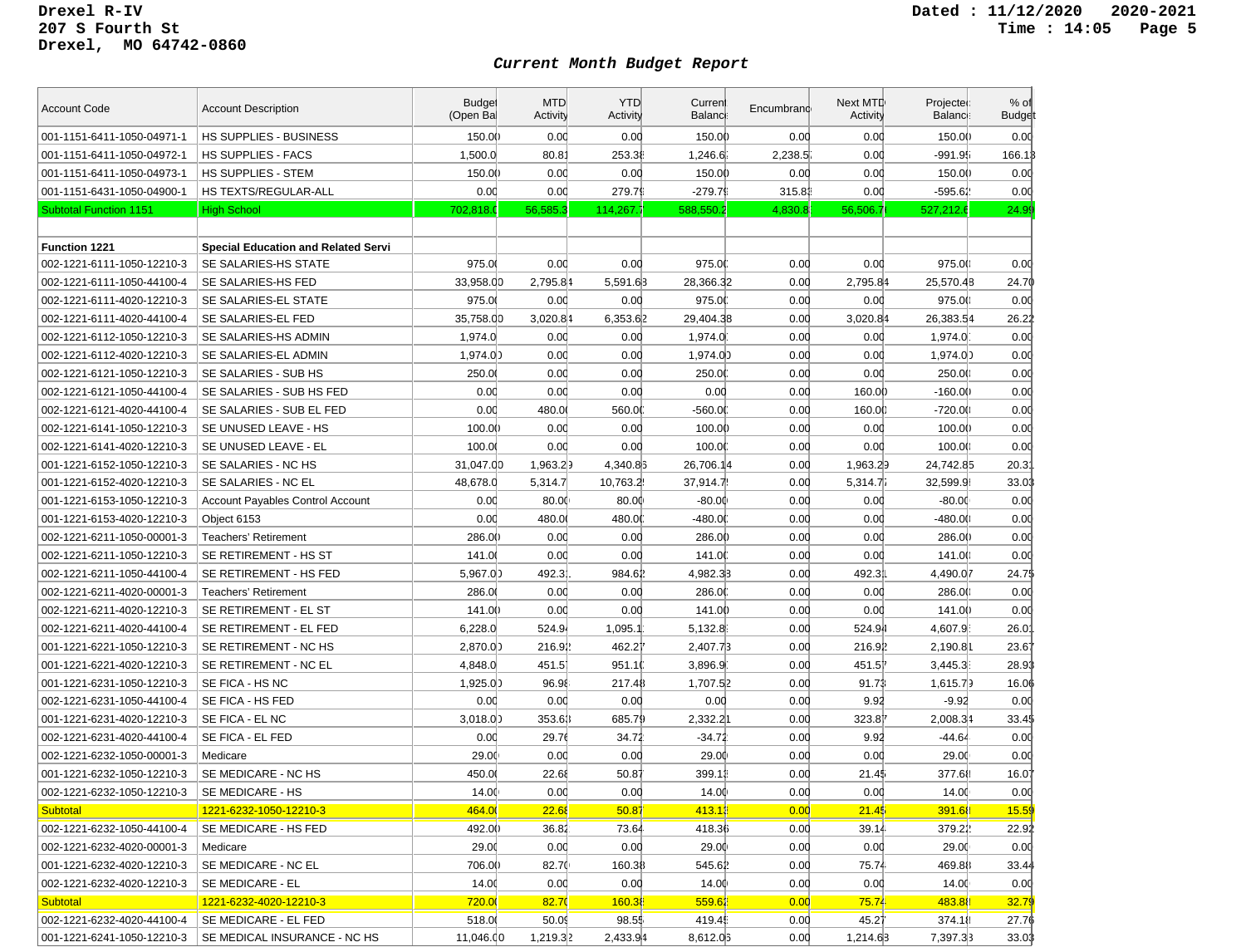| <b>Account Code</b>           | <b>Account Description</b>                 | <b>Budget</b><br>(Open Bal | <b>MTD</b><br>Activity | <b>YTD</b><br>Activity | Current<br><b>Balance</b> | Encumbrand | Next MTD<br>Activity | Projected<br>Balance: | $%$ of<br><b>Budget</b> |
|-------------------------------|--------------------------------------------|----------------------------|------------------------|------------------------|---------------------------|------------|----------------------|-----------------------|-------------------------|
| 002-1221-6241-1050-12210-3    | SE MEDICAL INSURANCE - HS ST               | 7,026.0                    | 0.00                   | 0.00                   | 7,026.0                   | 0.00       | 0.00                 | 7.026.0               | 0.00                    |
| <b>Subtotal</b>               | <u>1221-6241-1050-12210-3</u>              | 18,072.0                   | 1,219.3                | 2,433.9                | 15,638.0                  | 0.00       | 1,214.6              | 14,423.3              | 20.19                   |
| 002-1221-6241-1050-44100-4    | SE MEDICAL INSURANCE - HS FED              | 7,232.0                    | 614.1                  | 1,228.2                | 6,003.7                   | 0.00       | 614.13               | 5,389.61              | 25.48                   |
| 001-1221-6241-4020-12210-3    | SE MEDICAL INSURANCE - NC EL               | 22,347.00                  | 1,301.95               | 3,169.4                | 19,177.60                 | 0.00       | 1,301.95             | 17,875.65             | 20.0 <sup>2</sup>       |
| 002-1221-6241-4020-12210-3    | SE MEDICAL INSURANCE - EL ST               | 7,026.0                    | 0.00                   | 0.00                   | 7,026.0                   | 0.00       | 0.00                 | 7,026.0               | 0.00                    |
| <b>Subtotal</b>               | 1221-6241-4020-12210-3                     | 29,373.0                   | 1,301.9                | 3,169.4                | 26,203.6                  | 0.00       | 1,301.9              | 24,901.6              | 15.22                   |
| 002-1221-6241-4020-44100-4    | SE MEDICAL INSURANCE - EL FED              | 7,232.0                    | 627.2                  | 1,230.1                | 6,001.8                   | 0.00       | 614.75               | 5,387.0               | $25.5^{\circ}$          |
| 001-1221-6261-1050-12210-3    | SE WORKMANS COMP - HS NC                   | 500.00                     | 0.00                   | 0.00                   | 500.00                    | 0.00       | 0.00                 | 500.00                | 0.00                    |
| 002-1221-6261-1050-12210-3    | SE WORKMANS COMP - HS                      | 250.0                      | 0.00                   | 0.00                   | 250.0                     | 0.00       | 0.00                 | 250.00                | 0.00                    |
| Subtotal                      | 1221-6261-1050-12210-3                     | 750.00                     | 0.00                   | 0.00                   | 750.0                     | 0.00       | 0.00                 | 750.00                | 0.00                    |
| 001-1221-6261-4020-12210-3    | SE WORKMANS COMP - EL NC                   | 750.0                      | 0.00                   | 0.00                   | 750.0                     | 0.00       | 0.00                 | 750.00                | 0.00                    |
| 002-1221-6261-4020-12210-3    | SE WORKMANS COMP - EL                      | 200.00                     | 0.00                   | 0.00                   | 200.00                    | 0.00       | 0.00                 | 200.0()               | 0.00                    |
| <b>Subtotal</b>               | 1221-6261-4020-12210-3                     | 950.0                      | 0.00                   | 0.00                   | 950.00                    | 0.00       | 0.00                 | 950.0                 | 0.00                    |
| 001-1221-6312-1050-12210-1    | SE INSERVICE - NC HS                       | 400.00                     | 0.00                   | 0.00                   | 400.00                    | 0.00       | 0.00                 | 400.00                | 0.00                    |
| 001-1221-6312-4020-12210-1    | SE INSERVICE - NC EL                       | 400.00                     | 0.00                   | 0.00                   | 400.00                    | 50.00      | 0.00                 | 350.00                | 12.50                   |
| 001-1221-6313-1050-12210-1    | SE HS PUPIL SERVICES                       | 2.000.00                   | 0.00                   | 0.00                   | 2,000.0                   | 2,475.63   | 0.00                 | $-475.63$             | 123.7₿                  |
| 001-1221-6313-4020-12210-1    | SE EL PUPIL SERVICES                       | 40,400.0                   | 1,887.9                | 4,531.6                | 35,868.3                  | 8,329.2    | 0.00                 | 27,539.1              | 31.83                   |
| 001-1221-6371-4020-12210-1    | SE DUES - EL                               | 0.00                       | 0.00                   | 35.25                  | $-35.25$                  | 0.00       | 0.00                 | $-35.25$              | 0.00                    |
| 001-1221-6411-1050-12210-1    | SE SUPPLIES - HS                           | 150.0                      | 0.00                   | 19.8                   | 130.1                     | 148.28     | 0.00                 | $-18.09$              | 112.0                   |
| 001-1221-6411-4020-12210-1    | SE SUPPLIES - EL                           | 500.00                     | 0.00                   | 202.14                 | 297.86                    | 48.99      | 0.00                 | 248.81                | 50.23                   |
| <b>Subtotal Function 1221</b> | <b>Special Education and Related Servi</b> | 291,210.0                  | 22,143.8               | 45,834.5               | 245.375.4                 | 11,052.1   | 19,463.0             | 214,860.3             | 26.22                   |
|                               |                                            |                            |                        |                        |                           |            |                      |                       |                         |
| Function 1251                 | <b>Supplemental Instruction</b>            |                            |                        |                        |                           |            |                      |                       |                         |
| 002-1251-6111-4020-45100-4    | <b>SI SALARIES</b>                         | 35.000.00                  | 2,883.33               | 5,766.63               | 29,233.34                 | 0.00       | 2,883.33             | 26,350.01             | 24.7'                   |
| 002-1251-6121-4020-45100-4    | SI SALARIES - SUB                          | 0.00                       | 0.00                   | 0.00                   | 0.00                      | 0.00       | 80.00                | -80.00                | 0.00                    |
| 001-1251-6151-4020-45100-4    | SI SALARIES - NC                           | 14,800.00                  | 0.00                   | 0.00                   | 14,800.00                 | 0.00       |                      |                       |                         |
| 002-1251-6152-4020-45100-4    |                                            |                            |                        |                        |                           |            | 0.00                 | 14,800.00             | 0.00                    |
|                               | SI SALARIES - CP FED                       | 14,800.0                   | 1,500.0                | 2,800.0                | 12,000.0                  | 0.00       | 1,600.0              | 10,400.0              | 29.73                   |
| 002-1251-6211-4020-45100-4    | SI RETIREMENT                              | 6,118.00                   | 505.0()                | 1,010.00               | 5,108.0                   | 0.00       | 505.00               | 4,603.00              | 24.76                   |
| 001-1251-6221-4020-45100-4    | SI RETIREMENT - NC                         | 1,015.0                    | 0.00                   | 0.00                   | 1,015.0                   | 0.00       | 0.00                 | 1,015.0               | 0.00                    |
| 002-1251-6221-4020-45100-4    | SI RETIREMENT - CP                         | 508.00                     | 13.72                  | 54.88                  | 453.12                    | 0.00       | $-54.88$             | 508.0()               | 0.00                    |
| <b>Subtotal</b>               | 1251-6221-4020-45100-4                     | 1,523.0                    | 13.72                  | 54.88                  | 1,468.1                   | 0.00       | $-54.88$             | 1,523.0               | 0.00                    |
| 001-1251-6231-4020-45100-4    | SI FICA - NC FED                           | 918.00                     | 0.00                   | 0.00                   | 918.00                    | 0.00       | 0.00                 | 918.00                | 0.00                    |
| 002-1251-6231-4020-45100-4    | SI FICA - FED                              | 918.0                      | 93.00                  | 173.60                 | 744.4                     | 0.00       | 104.16               | 640.24                | 30.26                   |
| <b>Subtotal</b>               | 1251-6231-4020-45100-4                     | 1,836.0                    | 93.00                  | 173.6                  | 1,662.4                   | 0.00       | 104.16               | 1,558.2               | 15.13                   |
| 001-1251-6232-4020-45100-4    | SI MEDICARE - NC                           | 215.0                      | 0.00                   | 0.00                   | 215.0                     | 0.00       | 0.00                 | 215.00                | 0.00                    |
| 002-1251-6232-4020-45100-4    | SI MEDICARE                                | 722.00                     | 59.32                  | 115.39                 | 606.6                     | 0.00       | 61.75                | 544.86                | 24.53                   |
| <b>Subtotal</b>               | 1251-6232-4020-45100-4                     | 937.00                     | 59.32                  | 115.3                  | 821.6'                    | 0.00       | 61.75                | 759.86                | 18.9 <sup>°</sup>       |
| 002-1251-6241-4020-45100-4    | SI MEDICAL INSURANCE                       | 7,232.00                   | 627.2                  | 1,229.7)               | 6,002.3                   | 0.00       | 614.7                | 5,387.59              | 25.50                   |
| 001-1251-6261-4020-45100-4    | SI WORKMANS COMP - FED                     | 500.00                     | 0.00                   | 0.00                   | 500.00                    | 0.00       | 0.00                 | 500.00                | 0.00                    |
| 001-1251-6411-4020-00000-1    | SI SUPPLIES                                | 0.00                       | 0.00                   | 116.17                 | $-116.1$                  | 0.00       | 0.00                 | $-116.1$              | 0.00                    |
| <b>Subtotal Function 1251</b> | <b>Supplemental Instruction</b>            | 82,746.0                   | 5,681.5                | 11,266.4               | 71,479.6                  | 0.00       | 5,794.0              | 65,685.5              | 20.62                   |
|                               |                                            |                            |                        |                        |                           |            |                      |                       |                         |
| Function 1281                 | <b>Early Childhood Special Education</b>   |                            |                        |                        |                           |            |                      |                       |                         |
| 001-1281-6152-4020-12810-3    | ECSE NC AIDE SALARY EL STATE               | 0.00                       | 0.00                   | 243.60                 | $-243.6()$                | 0.00       | 0.00                 | $-243.6()$            | 0.00                    |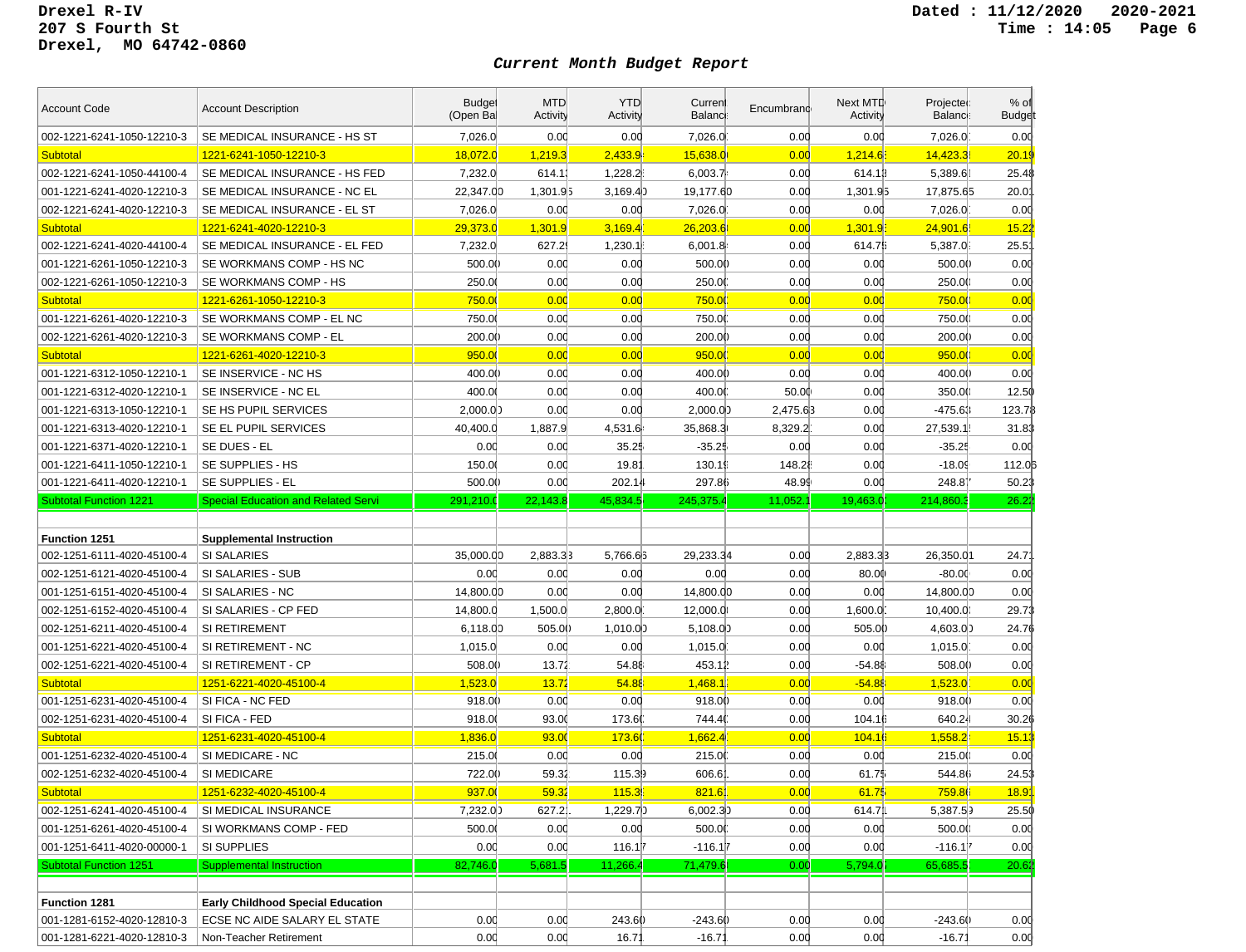| <b>Account Code</b>                                      | <b>Account Description</b>               | <b>Budget</b><br>(Open Bal | <b>MTD</b><br>Activity | <b>YTD</b><br>Activity | Current<br>Balanci | Encumbrand | Next MTD<br>Activity | Projected<br>Balance: | $%$ of<br><b>Budget</b> |
|----------------------------------------------------------|------------------------------------------|----------------------------|------------------------|------------------------|--------------------|------------|----------------------|-----------------------|-------------------------|
| 001-1281-6231-4020-12810-3                               | ECSE NC AIDE FICA EL STATE               | 0.00                       | 0.00                   | 15.10                  | $-15.10$           | 0.00       | 0.00                 | $-15.10$              | 0.00                    |
| 001-1281-6232-4020-12810-3                               | ECSE NC AIDE MEDICARE EL STATE           | 0.00                       | 0.00                   | 3.53                   | $-3.53$            | 0.00       | 0.00                 | $-3.53$               | 0.00                    |
| 001-1281-6261-4020-12810-1                               | ECSE WORKMANS COMP - NC LO               | 500.00                     | 0.00                   | 0.00                   | 500.00             | 0.00       | 0.00                 | 500.00                | 0.00                    |
| 001-1281-6312-4020-12810-1                               | <b>ECSE INSERVICE</b>                    | 0.00                       | 0.00                   | 0.00                   | 0.00               | 217.50     | 0.00                 | $-217.50$             | 0.00                    |
| 001-1281-6313-4020-12810-3                               | <b>ECSE PUPIL SERVICES</b>               | 14,500.00                  | 1,022.1                | 3,184.63               | 11,315.37          | 10,877.87  | 0.00                 | 437.50                | 96.98                   |
| 001-1281-6314-4020-12810-1                               | <b>ECSE SERVICES</b>                     | 0.00                       | 300.00                 | 600.00                 | $-600.00$          | 0.00       | 0.00                 | $-600.00$             | 0.00                    |
| 001-1281-6411-4020-12810-1                               | <b>ESCE SUPPLIES</b>                     | 0.00                       | 1,253.7                | 1,253.7)               | $-1,253.7$ )       | 179.99     | 0.00                 | $-1,433.69$           | 0.00                    |
| <b>Subtotal Function 1281</b>                            | <b>Early Childhood Special Education</b> | 15,000.0                   | 2,575.8                | 5,317.2                | 9,682.             | 11,275.    | 0.0(                 | $-1,592.6$            | 110.6                   |
|                                                          |                                          |                            |                        |                        |                    |            |                      |                       |                         |
| <b>Function 1311</b>                                     | <b>Agricultural Education</b>            |                            |                        |                        |                    |            |                      |                       |                         |
| 002-1311-6111-1050-00000-3                               | <b>AG SALARIES</b>                       | 42,238.00                  | 3,425.0)               | 13,700.00              | 28,538.00          | 0.00       | 3,425.0)             | 25,113.00             | 40.54                   |
| 002-1311-6121-1050-00000-3                               | <b>AG SALARIES - SUB</b>                 | 500.00                     | 160.0                  | 160.00                 | 340.00             | 0.00       | 0.00                 | 340.00                | 32.00                   |
| 002-1311-6211-1050-00000-3                               | <b>AG RETIREMENT</b>                     | 7,168.00                   | 583.54                 | 2,334.1                | 4,833.84           | 0.00       | 583.54               | 4,250.30              | 40.70                   |
| 002-1311-6231-1050-00000-3                               | AG FICA                                  | 10.00                      | 9.92                   | 9.92                   | 0.08               | 0.00       | 0.00                 | 0.08                  | 99.20                   |
| 002-1311-6232-1050-00000-3                               | <b>AG MEDICARE</b>                       | 612.00                     | 51.34                  | 195.61                 | 416.33             | 0.00       | 49.02                | 367.3                 | 39.98                   |
| 002-1311-6241-1050-00000-3                               | AG MEDICAL INSURANCE                     | 7,232.0                    | 617.24                 | 2,468.9                | 4,763.0            | 0.00       | 617.24               | 4,145.8               | 42.67                   |
| 002-1311-6241-1050-00583-3                               | AG LTD                                   | 150.00                     | 0.00                   | 0.00                   | 150.00             | 0.00       | 0.00                 | 150.00                | 0.00                    |
| 001-1311-6261-1050-00000-1                               | AG WORKMANS COMP                         | 250.0                      | 0.00                   | 0.00                   | 250.0              | 0.00       | 0.00                 | 250.0()               | 0.00                    |
| 001-1311-6312-1050-00000-1                               | <b>AG INSERVICE</b>                      | 500.00                     | 0.00                   | 268.00                 | 232.00             | 162.00     | 0.00                 | 70.00                 | 86.00                   |
| 001-1311-6371-1050-00000-1                               | AG DUES                                  | 500.00                     | 0.00                   | 0.00                   | 500.00             | 0.00       | 0.00                 | 500.00                | 0.00                    |
| 001-1311-6411-1050-00000-1                               | <b>AG SUPPLIES</b>                       | 2,000.00                   | 548.36                 | 865.52                 | 1,134.43           | 2,284.11   | 0.00                 | $-1,149.63$           | 157.48                  |
| 004-1311-6541-1050-00000-1                               | <b>AG EQUPMENT</b>                       | 500.00                     | 0.00                   | 690.34                 | $-190.34$          | 0.00       | 0.00                 | $-190.34$             | 138.0                   |
| <b>Subtotal Function 1311</b>                            | <b>Agricultural Education</b>            | 61,660.0                   | 5,395.4                | 20,692.5               | 40,967.            | 2,446.     | 4,674.8              | 33,846.5              | 45.1                    |
|                                                          |                                          |                            |                        |                        |                    |            |                      |                       |                         |
| <b>Function 1411</b>                                     | <b>Student Activities</b>                |                            |                        |                        |                    |            |                      |                       |                         |
| 002-1411-6111-1050-00000-3                               | SA SALARIES-ACT                          | 21,056.0                   | 2,030.1                | 3,158.7                | 17,897.2           | 0.00       | 947.93               | 16,949.3'             | 19.50                   |
| 001-1411-6151-1050-00000-3                               | SA SALARIES - NC                         | 13,000.00                  | 180.65                 | 180.65                 | 12,819.35          | 0.00       | 180.65               | 12,638.70             | 2.78                    |
| 001-1411-6211-1050-00000-3                               | <b>Teachers' Retirement</b>              | 0.00                       | $-26.19$               | $-26.19$               | 26.19              | 0.00       | 0.00                 | 26.19                 | 0.00                    |
| 002-1411-6211-1050-00000-3                               | <b>SA RETIREMENT</b>                     | 3,053.00                   | 294.31                 |                        |                    | 0.00       |                      |                       | 19.50                   |
| <b>Subtotal</b>                                          | 1411-6211-1050-00000-3                   |                            |                        | 458.00                 | 2,595.00           |            | 137.44               | 2,457.5               |                         |
| 001-1411-6221-1050-00000-3                               |                                          | 3,053.0                    | 268.18                 | 431.8'                 | 2,621.1            | 0.00       | 137.44               | 2,483.7               | 18.65                   |
|                                                          | SA RETIREMENT - NC                       | 400.00                     | 24.79                  | 24.79                  | 375.2              | 0.00       | 12.39                | 362.81                | 9.3 <sub>0</sub>        |
| 001-1411-6231-1050-00000-3                               | SA FICA - NC                             | 800.00                     | 22.40                  | 22.40                  | 777.6              | 0.00       | 11.20                | 766.40                | 4.20                    |
| 001-1411-6232-1050-00000-3                               | SA MEDICARE - NC                         | 200.00                     | 2.62                   | 2.62                   | 197.38             | 0.00       | 2.62                 | 194.76                | 2.62                    |
| 002-1411-6232-1050-00000-3                               | <b>SA MEDICARE</b>                       | 291.0                      | 28.27                  | 43.47                  | 247.51             | 0.00       | 12.58                | 234.95                | 19.26                   |
| <b>Subtotal</b>                                          | 1411-6232-1050-00000-3                   | 491.00                     | 30.89                  | 46.09                  | 444.9              | 0.00       | 15.20                | 429.7                 | 12.48                   |
| 001-1411-6491-1050-00000-1                               | SA STUDENT ACTIVITIES                    | 1,500.0                    | $-120.91$              | 136.01                 | 1,363.9            | 0.00       | 0.00                 | 1,363.9               | 9.07                    |
| 001-1411-6491-1050-00708-1                               | SA YEARBOOK                              | 7.000.00                   | 3,498.03               | 3,498.03               | 3,501.92           | 8,060.00   | 0.00                 | $-4.558.03$           | 165.12                  |
| 001-1411-6491-1050-00709-1                               | <b>SA MUSIC ACTIVITY</b>                 | 500.00                     | 1,361.6                | 1,386.6                | $-886.61$          | 1,520.0    | 0.00                 | $-2,406.6i$           | 581.38                  |
|                                                          | SA NHS                                   | 3,500.00                   | 125.43                 | 746.43                 |                    | 464.80     | 0.00                 | 2,288.77              |                         |
| 001-1411-6491-1050-00711-1<br>001-1411-6491-1050-00712-1 | SA STUDENT COUNCIL                       | 3,000.0                    | 145.6                  | 2,986.6                | 2,753.57<br>13.38  | 4,312.3    | 0.00                 | $-4,298.9$            | 34.61<br>243.30         |
| 001-1411-6491-1050-00714-1                               | SA MISCELLANEOUS/TEMP                    | 2,500.00                   | $-112.5)$              | 2,407.00               | 93.00              | 0.00       | 0.00                 | 93.00                 | 96.28                   |
| 002-1411-6491-1050-00714-1                               | SA MISCELLANEOUS                         | 0.00                       | 0.00                   | 46.20                  | -46.20             | 0.00       | 0.00                 | $-46.20$              | 0.00                    |
| <b>Subtotal</b>                                          | 1411-6491-1050-00714-1                   | 2,500.0                    | $-112.5$               | 2,453.2                | 46.80              | 0.00       | 0.00                 | 46.80                 | 98.13                   |
| 001-1411-6491-1050-00716-1                               | SA LIBRARY ACTIVITY                      | 5,000.0                    | 0.00                   | 4,393.5                | 606.4              | 4,731.1    | 0.00                 | $-4,124.7$            | 182.49                  |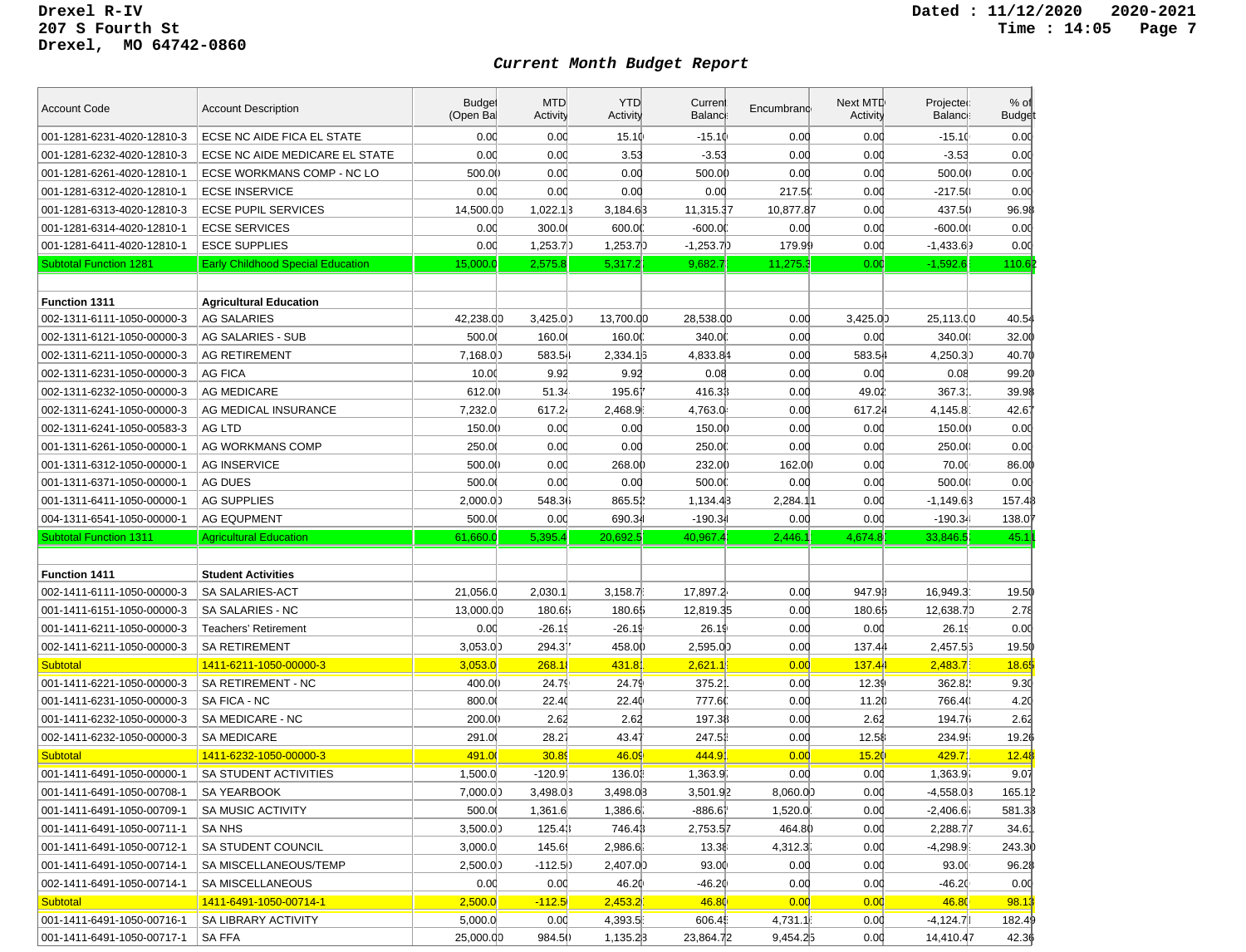| <b>Account Code</b>           | <b>Account Description</b>        | <b>Budget</b><br>(Open Bal | <b>MTD</b><br>Activity | <b>YTD</b><br>Activity | Current<br><b>Balance</b> | Encumbrand | Next MTD<br>Activity | Projected<br><b>Balance</b> | $%$ of<br><b>Budget</b> |
|-------------------------------|-----------------------------------|----------------------------|------------------------|------------------------|---------------------------|------------|----------------------|-----------------------------|-------------------------|
| 001-1411-6491-1050-00718-1    | SA BUSINESS ACTIVITY              | 3,000.0                    | 75.00                  | 75.00                  | 2,925.0                   | 0.00       | 0.00                 | 2,925.0                     | 2.50                    |
| 001-1411-6491-1050-00719-1    | <b>SA JR HIGH SKI</b>             | 3,000.00                   | 0.00                   | 15.00                  | 2,985.00                  | 0.00       | 0.00                 | 2,985.00                    | 0.50                    |
| 001-1411-6491-1050-00720-1    | <b>SA FCCLA</b>                   | 7,000.0                    | 232.9                  | 232.91                 | 6,767.0                   | 1,311.4    | 0.00                 | 5,455.6                     | 22.06                   |
| 001-1411-6491-1050-00721-1    | <b>SANJHS</b>                     | 500.00                     | 0.00                   | 0.00                   | 500.00                    | 0.00       | 0.00                 | 500.00                      | 0.00                    |
| 001-1411-6491-1050-00725-1    | SA ART ACTIVITIES                 | 250.00                     | 0.00                   | 16.70                  | 233.30                    | 0.00       | 0.00                 | 233.30                      | 6.68                    |
| 001-1411-6491-1050-00726-1    | <b>SA FCA</b>                     | 1,500.00                   | 0.00                   | 0.00                   | 1,500.00                  | 924.82     | 0.00                 | 575.18                      | 61.65                   |
| 001-1411-6491-1050-00727-1    | SA VO-AG ACTIVITY                 | 0.00                       | 144.44                 | 347.45                 | $-347.49$                 | 1,216.3    | 0.00                 | $-1,563.8$                  | 0.00                    |
| 001-1411-6491-1050-02020-1    | SA CLASS OF 2020                  | 0.00                       | 250.00                 | 1,071.65               | $-1,071.65$               | 2,617.23   | 0.00                 | $-3,688.83$                 | 0.00                    |
| 001-1411-6491-1050-02021-1    | SA CLASS OF 2021                  | 500.00                     | 1,100.6                | 2,114.6                | $-1,614.6$                | 6,404.4    | 0.00                 | $-8,019.0$                  | 1,703.82                |
| 001-1411-6491-1050-02022-1    | SA CLASS OF 2022                  | 20,000.00                  | 30.09                  | 30.09                  | 19,969.91                 | 0.00       | 0.00                 | 19,969.91                   | 0.15                    |
| 001-1411-6491-1050-02023-1    | SA CLASS OF 2023                  | 500.00                     | $42.0^{\circ}$         | 42.01                  | 457.99                    | 0.00       | 0.00                 | 457.99                      | 8.40                    |
| <b>Subtotal Function 1411</b> | <b>Student Activities</b>         | 123,050.0                  | 10,314.0               | 24,545.8               | 98,504.1                  | 41,016.8   | 1,304.8              | 56,182.4                    | 54.34                   |
|                               |                                   |                            |                        |                        |                           |            |                      |                             |                         |
| <b>Function 1421</b>          | <b>School-Sponsored Athletics</b> |                            |                        |                        |                           |            |                      |                             |                         |
| 002-1421-6111-1050-00000-3    | <b>SA-ATH SALARIES</b>            | 51,252.0                   | 9,818.9                | 17,727.2               | 33,524.7                  | 0.00       | 6,581.3              | 26,943.3                    | 47.43                   |
| 002-1421-6112-1050-00000-3    | SA-ATH SALARIES-ADMIN             | 3,290.00                   | 406.25                 | 812.50                 | 2,477.5)                  | 0.00       | 406.25               | 2,071.25                    | 37.04                   |
| 001-1421-6151-1050-00000-3    | SA-ATH SALARIES - NC              | 8.255.0                    | 4,225.0                | 4,333.3                | 3,921.6                   | 0.00       | 1,757.5              | 2.164.1                     | 73.78                   |
| 002-1421-6211-1050-00000-3    | <b>SA-ATH RETIREMENT</b>          | 7,672.00                   | 956.44                 | 2,138.52               | 5,533.43                  | 0.00       | 989.69               | 4,543.79                    | 40.77                   |
| 001-1421-6221-1050-00000-3    | SA-ATH RETIREMENT - NC            | 566.00                     | 0.00                   | 7.43                   | 558.51                    | 0.00       | 118.5                | 440.06                      | 22.2\$                  |
| 002-1421-6221-1050-00000-3    | Non-Teacher Retirement            | 67.00                      | 59.46                  | 59.46                  | 7.54                      | 0.00       | -66.89               | 74.43                       | $-11.09$                |
| <b>Subtotal</b>               | 1421-6221-1050-00000-3            | 633.00                     | 59.46                  | 66.89                  | 566.1                     | 0.00       | 51.62                | 514.49                      | <u>18.72</u>            |
| 001-1421-6231-1050-00000-3    | SA-ATH FICA - NC                  | 512.00                     | 261.95                 | 268.61                 | 243.33                    | 0.00       | 108.98               | 134.35                      | 73.76                   |
| 002-1421-6231-1050-00000-3    | <b>SA-ATH FICA</b>                | 101.0                      | 225.0                  | 235.09                 | $-134.09$                 | 0.00       | 10.08                | $-144.11$                   | 242.74                  |
| <b>Subtotal</b>               | 1421-6231-1050-00000-3            | 613.00                     | 486.9                  | 503.76                 | 109.24                    | 0.00       | <b>119.0</b>         | $-9.82$                     | 101.6                   |
| 001-1421-6232-1050-00000-3    | SA-ATH MEDICARE - NC              | 120.00                     | 61.26                  | 62.83                  | 57.17                     | 0.00       | 25.50                | 31.67                       | 73.6'                   |
| 002-1421-6232-1050-00000-3    | <b>SA-ATH MEDICARE</b>            | 791.00                     | 148.28                 | 268.84                 | 522.16                    | 0.00       | 101.35               | 420.8                       | 46.80                   |
| <b>Subtotal</b>               | 1421-6232-1050-00000-3            | 911.0                      | 209.5                  | 331.67                 | 579.33                    | 0.00       | 126.85               | 452.48                      | 50.33                   |
| 001-1421-6491-1050-00600-1    | <b>SA-ATH ATHLETICS</b>           | 35,000.00                  | 2,464.12               | 16,567.89              | 18,432.11                 | 18,409.77  | 0.00                 | 22.34                       | 99.94                   |
| 001-1421-6491-1050-00602-1    | SA-ATH FOOTBALL ACTIVITY          | 2,500.0                    | 0.00                   | 304.75                 | 2,195.2                   | 0.00       | 0.00                 | 2,195.2                     | 12.19                   |
| 001-1421-6491-1050-00603-1    | SA-ATH BOYS BB ACTIVITY           | 1,500.00                   | 0.00                   | 90.92                  | 1,409.03                  | 159.93     | 0.00                 | 1,249.15                    | 16.72                   |
| 001-1421-6491-1050-00604-1    | SA-ATH VOLLEY BALL ACTIVITY       | 1,500.0                    | 0.00                   | 228.50                 | 1,271.5                   | 137.8      | 0.00                 | 1,133.6                     | 24.42                   |
| 001-1421-6491-1050-00607-1    | SA-ATH CROSS COUNTRY ACTIVITY     | 2,500.0                    | 293.00                 | 293.00                 | 2,207.00                  | 2,079.5    | 0.00                 | 127.5()                     | 94.90                   |
| 001-1421-6491-1050-00608-1    | <b>SA-ATH TRACK</b>               | 500.00                     | 0.00                   | 0.00                   | 500.00                    | 0.00       | 0.00                 | 500.00                      | 0.00                    |
| 001-1421-6491-1050-00613-1    | SA-ATH GIRLS BB ACTIVITY          | 1,500.00                   | 0.00                   | 0.00                   | 1,500.00                  | 0.00       | 0.00                 | 1,500.00                    | 0.00                    |
| 001-1421-6491-1050-00614-1    | SA-ATH JR HIGH VOLLEYBALL         | 250.0                      | 0.00                   | 0.00                   | 250.0                     | 0.00       | 0.00                 | 250.00                      | 0.00                    |
| 001-1421-6491-1050-00908-1    | <b>SA-ATH DANCE TEAM</b>          | 0.00                       | 0.00                   | 81.99                  | $-81.99$                  | 0.00       | 0.00                 | $-81.99$                    | 0.00                    |
| 001-1421-6491-1050-00909-1    | SA-ATH H.S. CHEERLEADERS          | 1,500.0                    | 853.6                  | 1,566.8                | $-66.85$                  | 541.32     | 0.00                 | $-608.11$                   | 140.54                  |
| 001-1421-6491-1050-00919-1    | SA-ATH JR. HIGH CHEERLEADERS      | 500.00                     | 0.00                   | 264.41                 | 235.58                    | 0.00       | 0.00                 | 235.58                      | 52.88                   |
| <b>Subtotal Function 1421</b> | <b>School-Sponsored Athletics</b> | 119,876.                   | 19,773.3               | 45,312.2               | 74,563.7                  | 21,328.3   | 10,032.3             | 43,203.0                    | 63.96                   |
|                               |                                   |                            |                        |                        |                           |            |                      |                             |                         |
| <b>Function 1491</b>          | <b>Other Student Activities</b>   |                            |                        |                        |                           |            |                      |                             |                         |
| 001-1491-6491-1050-00014-1    | SA-OTH MISCELLANEOUS              | 0.00                       | 1,338.91               | 1,508.62               | $-1,508.62$               | 3,422.92   | 0.00                 | $-4,931.54$                 | 0.00                    |
| 001-1491-6491-1050-00714-1    | SA-OTH MISCELLANEOUS              | 2,000.0                    | 102.3(                 | 723.17                 | 1,276.8                   | 1,323.8    | 0.00                 | $-47.00$                    | 102.35                  |
| 001-1491-6491-4020-00735-1    | SA-OTH PRESCHOOL ACTIVITY         | 500.00                     | 420.50                 | 955.75                 | -455.7\$                  | 56.97      | 0.00                 | $-512.72$                   | 202.54                  |
| 001-1491-6491-4020-00750-1    | SA-OTH ELEM STUDENT BENEFIT       | 2,500.0                    | $-106.4($              | $-106.4()$             | 2,606.4                   | 0.00       | 0.00                 | 2,606.4                     | $-4.26$                 |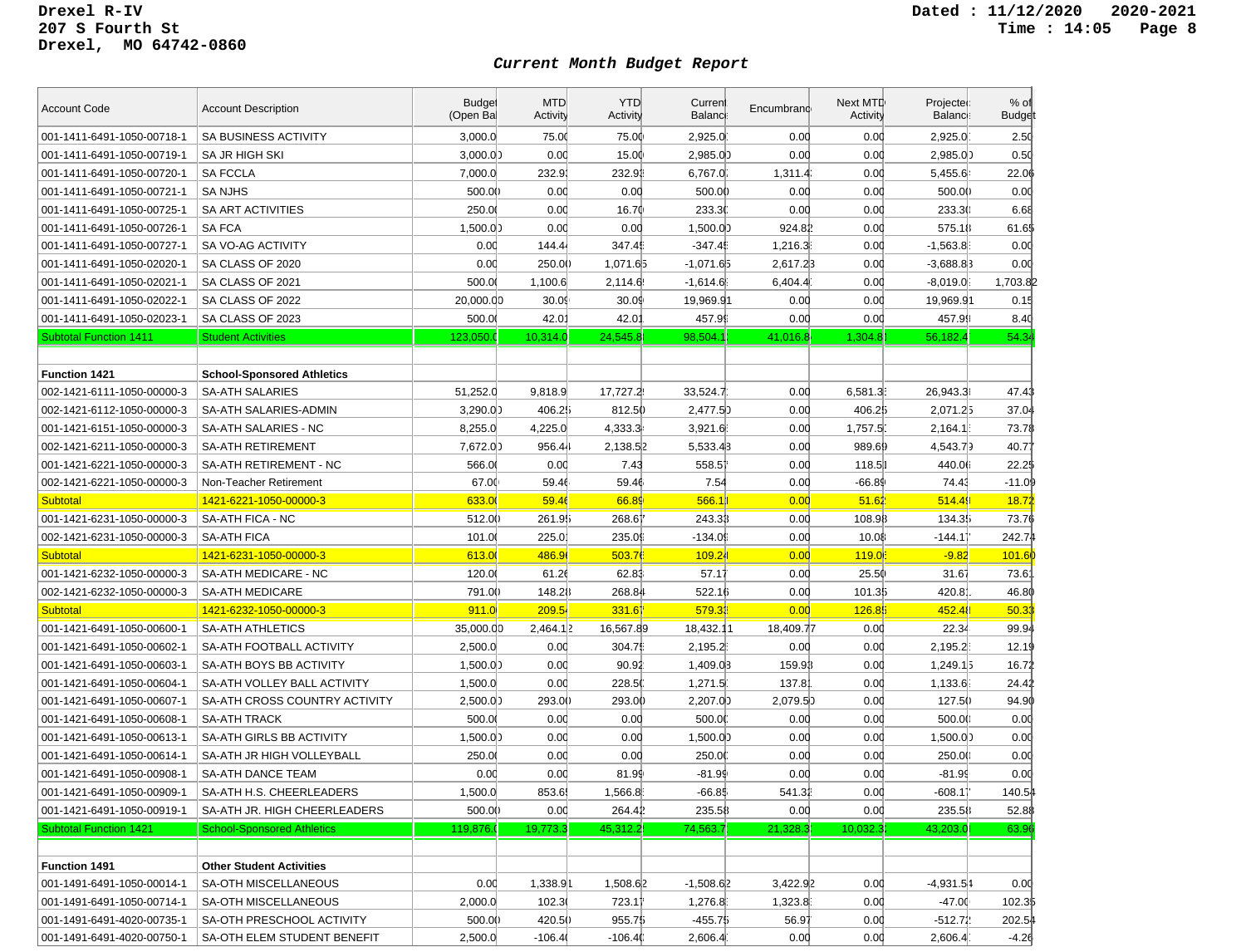| <b>Account Code</b>           | <b>Account Description</b>                 | <b>Budget</b><br>(Open Ba | <b>MTD</b><br>Activity | <b>YTD</b><br>Activity | Curren<br>Balanci | Encumbrand | Next MTD<br>Activity | Projected<br><b>Balance</b> | $%$ of<br><b>Budget</b> |
|-------------------------------|--------------------------------------------|---------------------------|------------------------|------------------------|-------------------|------------|----------------------|-----------------------------|-------------------------|
| 001-1491-6491-4020-00800-1    | <b>SA-OTH FOUNDATION GRANTS</b>            | 0.00                      | 9.78                   | 9.78                   | $-9.78$           | 0.00       | 0.00                 | $-9.78$                     | 0.00                    |
| <b>Subtotal Function 1491</b> | <b>Other Student Activities</b>            | 5,000.0                   | 1,765.0                | 3,090.9                | 1,909.0           | 4,803.7    | 0.00                 | $-2,894.6$                  | 157.8                   |
|                               |                                            |                           |                        |                        |                   |            |                      |                             |                         |
| <b>Function 1911</b>          | <b>Tuition to Other Districts Within t</b> |                           |                        |                        |                   |            |                      |                             |                         |
| 001-1911-6311-1050-00000-1    | TU TUITION OTHER DISTRICT - HS             | 25,000.00                 | 13,967.30              | 20,342.30              | 4,657.7)          | 12,275.00  | 0.00                 | $-7,617.3]$                 | 130.4                   |
| 001-1911-6311-4020-00000-1    | TU TUITION OTHER DISTRICT - EL             | 5,000.0                   | 0.00                   | 4,552.2                | 447.74            | 0.00       | 0.00                 | 447.74                      | 91.0\$                  |
| <b>Subtotal Function 1911</b> | <b>Tuition to Other Districts Within t</b> | 30,000.0                  | 13,967.3               | 24,894.5               | 5,105.4           | 12,275.0   | 0.00                 | $-7,169.5$                  | 123.9                   |
|                               |                                            |                           |                        |                        |                   |            |                      |                             |                         |
| <b>Function 1931</b>          | <b>Tuition for Special Education Servi</b> |                           |                        |                        |                   |            |                      |                             |                         |
| 001-1931-6311-4020-00000-1    | TU SE TUITION - EL                         | 3,500.0                   | 0.00                   | 0.00                   | 3,500.0           | 0.00       | 0.00                 | 3,500.0                     | 0.00                    |
| <b>Subtotal Function 1931</b> | <b>Tuition for Special Education Servi</b> | 3,500.0                   | 0.00                   | 0.00                   | 3,500.0           | 0.00       | 0.00                 | 3,500.0                     | 0.00                    |
|                               |                                            |                           |                        |                        |                   |            |                      |                             |                         |
| <b>Function 2121</b>          | <b>System Support</b>                      |                           |                        |                        |                   |            |                      |                             |                         |
| 002-2121-6111-1050-00000-3    | <b>GS SALARIES-HS</b>                      | 20,625.0                  | 1,697.9                | 3,395.8                | 17,229.1          | 0.00       | 1,697.9.             | 15,531.2                    | 24.70                   |
| 002-2121-6111-4020-00000-3    | <b>GS SALARIES-EL</b>                      | 20,625.00                 | 1,697.91               | 3,395.82               | 17,229.18         | 0.00       | 1,697.91             | 15,531.27                   | 24.70                   |
| 002-2121-6211-1050-00000-3    | <b>GS RETIREMENT - HS</b>                  | 3,512.0                   | 289.61                 | 579.34                 | 2,932.6           | 0.00       | 289.61               | 2,642.9                     | 24.74                   |
| 002-2121-6211-4020-00000-3    | <b>GS RETIREMENT - EL</b>                  | 3,512.0)                  | 289.65                 | 579.30                 | 2.932.7)          | 0.00       | 289.65               | 2,643.05                    | 24.74                   |
| 002-2121-6232-1050-00000-3    | <b>GS MEDICARE - HS</b>                    | 299.00                    | 24.84                  | 49.47                  | 249.51            | 0.00       | 24.73                | 224.80                      | 24.82                   |
| 002-2121-6232-4020-00000-3    | <b>GS MEDICARE - EL</b>                    | 299.00                    | 24.83                  | 49.44                  | 249.56            | 0.00       | 24.72                | 224.84                      | 24.80                   |
| 002-2121-6241-1050-00000-3    | <b>GS MEDICAL INSURANCE - HS</b>           | 3,616.0                   | 315.9                  | 617.11                 | 2,998.8           | 0.00       | 308.5                | 2,690.3.                    | 25.60                   |
| 002-2121-6241-1050-00583-3    | GS LTD - HS                                | 160.00                    | 0.00                   | 0.00                   | 160.00            | 0.00       | 0.00                 | 160.00                      | 0.00                    |
| 002-2121-6241-4020-00000-3    | <b>GS MEDICAL INSURANCE - EL</b>           | 3,616.0                   | 315.9                  | 617.15                 | 2,998.8           | 0.00       | 308.5                | 2,690.3                     | 25.60                   |
| 001-2121-6261-1050-00000-1    | <b>GS WORKMANS COMP - HS</b>               | 250.00                    | 0.00                   | 0.00                   | 250.00            | 0.00       | 0.00                 | 250.00                      | 0.00                    |
| 001-2121-6311-1050-00000-3    | <b>GS TESTING - HS</b>                     | 1,500.0                   | 0.00                   | 0.00                   | 1,500.0           | 0.00       | 0.00                 | 1,500.0                     | 0.00                    |
| 001-2121-6312-1050-00000-1    | <b>GS INSERVICE - HS</b>                   | 250.00                    | 0.00                   | 19.08                  | 230.92            | 0.00       | 0.00                 | 230.92                      | 7.63                    |
| 001-2121-6312-4020-00000-1    | <b>GS INSERVICE - EL</b>                   | 0.00                      | 0.00                   | 19.08                  | $-19.08$          | 0.00       | 0.00                 | $-19.08$                    | 0.00                    |
| 001-2121-6411-1050-00000-1    | <b>GS SUPPLIES - HS</b>                    | 250.00                    | 0.00                   | 0.00                   | 250.00            | 0.00       | 0.00                 | 250.00                      | 0.00                    |
| <b>Subtotal Function 2121</b> | <b>System Support</b>                      | 58,514.0                  | 4,656.6                | 9,321.6                | 49,192.3          | 0.00       | 4,641.6              | 44,550.7                    | 23.86                   |
|                               |                                            |                           |                        |                        |                   |            |                      |                             |                         |
| Function 2131                 | <b>Service Area Direction</b>              |                           |                        |                        |                   |            |                      |                             |                         |
| 001-2131-6151-1050-00000-3    | <b>RN SALARIES - HS</b>                    | 39,483.00                 | 0.00                   | 0.00                   | 39,483.00         | 0.00       | 0.00                 | 39,483.00                   | 0.00                    |
| 001-2131-6151-4020-00000-3    | RN SALARIES - EL                           | 41,907.0                  | 3,329.7                | 8,609.5                | 33,297.5          | 0.00       | 3,329.7              | 29,967.7                    | 28.49                   |
| 001-2131-6221-1050-00000-3    | <b>RN RETIREMENT - HS</b>                  | 3,153.0                   | 0.00                   | 0.00                   | 3,153.0           | 0.00       | 0.00                 | 3,153.0                     | 0.00                    |
| 001-2131-6221-4020-00000-3    | RN RETIREMENT - EL                         | 3,368.0                   | 269.54                 | 672.85                 | 2,695.1           | 0.00       | 269.54               | 2,425.61                    | 27.98                   |
| 001-2131-6231-1050-00000-3    | RN FICA - HS                               | 2,448.00                  | 0.00                   | 0.00                   | 2,448.0           | 0.00       | 0.00                 | 2,448.00                    | 0.00                    |
| 001-2131-6231-4020-00000-3    | RN FICA - EL                               | 2,598.0                   | 182.2                  | 483.51                 | 2,114.4           | 0.00       | 181.30               | 1,933.1 i                   | 25.5                    |
| 001-2131-6232-1050-00000-3    | RN MEDICARE - HS                           | 573.00                    | 0.00                   | 0.00                   | 573.00            | 0.00       | 0.00                 | 573.00                      | 0.00                    |
| 001-2131-6232-4020-00000-3    | <b>RN MEDICARE - EL</b>                    | 608.00                    | 42.61                  | 113.0                  | 494.9             | 0.00       | 42.40                | 452.5                       | 25.57                   |
| 001-2131-6241-1050-00000-3    | RN MEDICAL INSURANCE - HS                  | 6,876.00                  | 0.00                   | 0.00                   | 6,876.0)          | 0.00       | 0.00                 | 6,876.00                    | 0.00                    |
| 001-2131-6241-1050-00583-3    | RN LTD - HS                                | 174.00                    | 0.00                   | 0.00                   | 174.00            | 0.00       | 0.00                 | 174.00                      | 0.00                    |
| 001-2131-6241-4020-00000-3    | RN MEDICAL INSURANCE - EL                  | 7,232.00                  | 631.11                 | 1,233.72               | 5,998.23          | 0.00       | 616.69               | 5,381.59                    | 25.59                   |
| 001-2131-6261-1050-00000-1    | RN WORKMANS COMP - HS                      | 250.0                     | 0.00                   | 0.00                   | 250.00            | 0.00       | 0.00                 | 250.00                      | 0.00                    |
| 001-2131-6312-1050-00000-3    | RN INSERVICE - HS                          | 250.00                    | 0.00                   | 0.00                   | 250.00            | 0.00       | 0.00                 | 250.00                      | 0.00                    |
| 001-2131-6411-1050-00000-1    | RN SUPPLIES - HS                           | 1,500.0                   | 72.34                  | 1,982.3                | -482.31           | 255.42     | 0.00                 | $-737.74$                   | 149.1₿                  |
| 001-2131-6411-4020-00000-1    | RN SUPPLIES - EL                           | 0.00                      | 122.58                 | 1,949.91               | $-1,949.91$       | 284.29     | 0.00                 | $-2,234.2]$                 | 0.00                    |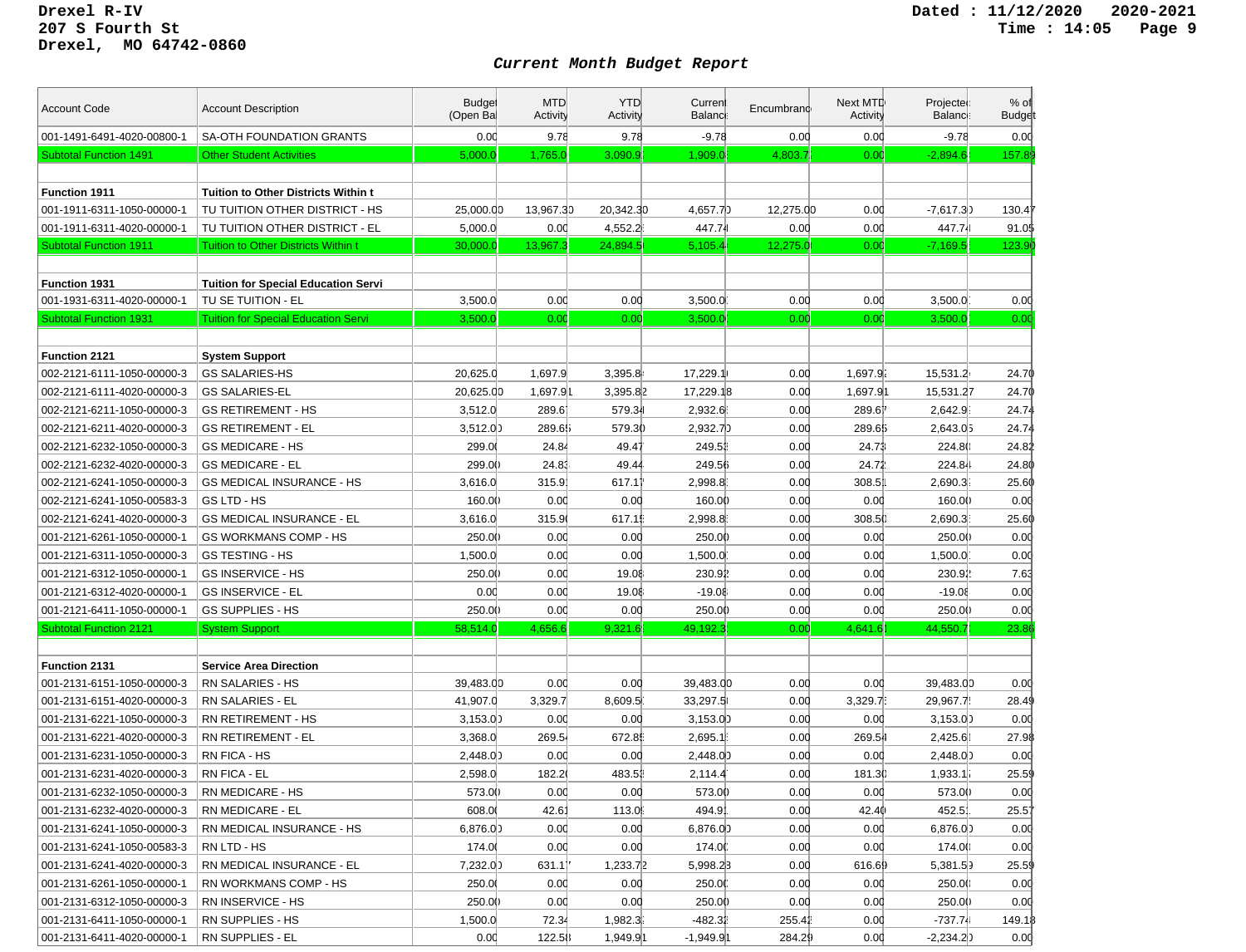| <b>Account Code</b>           | <b>Account Description</b>       | <b>Budget</b><br>(Open Bal | <b>MTD</b><br>Activity | <b>YTD</b><br>Activity | Curren<br>Balanc | Encumbrand | Next MTD<br>Activity | Projected<br><b>Balance</b> | $%$ of<br><b>Budget</b> |
|-------------------------------|----------------------------------|----------------------------|------------------------|------------------------|------------------|------------|----------------------|-----------------------------|-------------------------|
| <b>Subtotal Function 2131</b> | <b>Service Area Direction</b>    | 110,420.                   | 4,650.1                | 15,044.9               | 95,375.0         | 539.7      | 4,439.6              | 90.395.6                    | 18.13                   |
|                               |                                  |                            |                        |                        |                  |            |                      |                             |                         |
| Function 2152                 | <b>Speech Pathology Services</b> |                            |                        |                        |                  |            |                      |                             |                         |
| 001-2152-6311-4020-12210-1    | <b>SLP SERVICES - EL</b>         | 0.00                       | 1,740.33               | 7,095.33               | $-7,095.33$      | 7,954.62   | 0.00                 | $-15,050.00$                | 0.00                    |
| <b>Subtotal Function 2152</b> | <b>Speech Pathology Services</b> | 0.00                       | 1,740.3                | 7,095.3                | $-7,095.3$       | 7,954.6    | 0.00                 | $-15,050.0$                 | 0.00                    |
|                               |                                  |                            |                        |                        |                  |            |                      |                             |                         |
| Function 2211                 | <b>Service Area Direction</b>    |                            |                        |                        |                  |            |                      |                             |                         |
| 001-2211-6312-1050-00000-1    | II INSERVICE - HS                | 500.00                     | 0.00                   | 0.00                   | 500.00           | 0.00       | 0.00                 | 500.0()                     | 0.00                    |
| <b>Subtotal Function 2211</b> | <b>Service Area Direction</b>    | 500.0                      | 0.00                   | 0.00                   | 500.0            | 0.00       | 0.00                 | 500.00                      | 0.00                    |
|                               |                                  |                            |                        |                        |                  |            |                      |                             |                         |
| <b>Function 2214</b>          | <b>Professional Development</b>  |                            |                        |                        |                  |            |                      |                             |                         |
| 002-2214-6111-1050-00000-3    | PD SALARIES - HS                 | 375.00                     | 0.00                   | 0.00                   | 375.00           | 0.00       | 0.00                 | 375.00                      | 0.00                    |
| 002-2214-6111-4020-00000-3    | PD SALARIES - EL                 | 375.0                      | 0.00                   | 0.00                   | 375.00           | 0.00       | 0.00                 | 375.00                      | 0.00                    |
| 002-2214-6121-1050-00000-3    | PD SALARIES - SUB HS             | 500.00                     | 0.00                   | 0.00                   | 500.00           | 0.00       | 0.00                 | 500.00                      | 0.00                    |
| 002-2214-6121-4020-00000-3    | PD SALARIES - SUB EL             | 500.00                     | 0.00                   | 0.00                   | 500.00           | 0.00       | 0.00                 | 500.00                      | 0.00                    |
| 002-2214-6231-1050-00000-3    | PD FICA - SUB HS                 | 50.00                      | 0.00                   | 0.00                   | 50.00            | 0.00       | 0.00                 | 50.00                       | 0.00                    |
| 002-2214-6231-4020-00000-1    | PD SUB FICA-EL                   | 50.00                      | 0.00                   | 0.00                   | 50.00            | 0.00       | 0.00                 | 50.00                       | 0.00                    |
| 002-2214-6232-1050-00000-3    | PD MEDICARE - HS                 | 25.00                      | 0.00                   | 0.00                   | 25.00            | 0.00       | 0.00                 | 25.00                       | 0.00                    |
| 002-2214-6232-4020-00000-1    | PD CERT MEDICARE-EL              | 25.00                      | 0.00                   | 0.00                   | 25.00            | 0.00       | 0.00                 | 25.00                       | 0.00                    |
| 001-2214-6312-1050-00000-3    | PD INSERVICE - HS                | 1,500.00                   | 0.00                   | 2,129.92               | $-629.91$        | 421.12     | 0.00                 | $-1,051.04$                 | 170.0                   |
| 001-2214-6312-4020-00000-3    | PD INSERVICE - EL                | 1,500.0                    | 0.00                   | 0.00                   | 1,500.0          | 0.00       | 0.00                 | 1,500.0                     | 0.00                    |
| 001-2214-6371-1050-00000-3    | PD DUES - HS                     | 800.00                     | 0.00                   | 750.00                 | 50.00            | 0.00       | 0.00                 | 50.00                       | 93.75                   |
| 001-2214-6371-4020-00000-1    | PDC DUES-EL                      | 800.00                     | 0.00                   | 750.00                 | 50.00            | 0.00       | 0.00                 | 50.00                       | 93.75                   |
| 001-2214-6411-1050-00000-3    | PD SUPPLIES - HS                 | 500.00                     | 173.76                 | 671.26                 | -171.26          | 209.64     | 0.00                 | -380.9()                    | 176.1                   |
| 001-2214-6411-4020-00000-3    | PD SUPPLIES - EL                 | 500.0                      | 46.00                  | 46.00                  | 454.00           | 0.00       | 0.00                 | 454.00                      | 9.20                    |
| <b>Subtotal Function 2214</b> | <b>Professional Development</b>  | 7,500.0                    | 219.7                  | 4,347.1                | 3,152.8          | 630.7      | 0.00                 | 2,522.0                     | 66.37                   |
|                               |                                  |                            |                        |                        |                  |            |                      |                             |                         |
| <b>Function 2221</b>          | <b>Service Area Direction</b>    |                            |                        |                        |                  |            |                      |                             |                         |
| 002-2221-6111-1050-00000-3    | LM SALARIES - HS                 | 24,700.0                   | 2,075.0                | 4,150.0                | 20,550.0         | 0.00       | 2,075.0              | 18,475.0                    | 25.20                   |
| 002-2221-6111-4020-00000-3    | LM SALARIES - EL                 | 24,700.00                  | 2,075.0)               | 4,150.00               | 20,550.00        | 0.00       | 2,075.00             | 18,475.00                   | 25.20                   |
| 002-2221-6121-1050-00000-3    | LM SALARIES - SUB HS             | 500.00                     | 0.00                   | 0.00                   | 500.00           | 0.00       | 0.00                 | 500.00                      | 0.00                    |
| 002-2221-6141-1050-00000-3    | LM UNUSED LEAVE - HS             | 200.00                     | 0.00                   | 0.00                   | 200.00           | 0.00       | 0.00                 | 200.00                      | 0.00                    |
| 002-2221-6211-1050-00000-3    | <b>LM RETIREMENT - HS</b>        | 3,582.0                    | 303.3                  | 606.74                 | 2,975.2          | 0.00       | 303.31               | 2,671.8                     | 25.4'                   |
| 002-2221-6211-4020-00000-3    | LM RETIREMENT - EL               | 3,582.00                   | 303.31                 | 606.74                 | 2,975.23         | 0.00       | 303.31               | 2,671.89                    | 25.4'                   |
| 002-2221-6231-1050-00000-3    | LM FICA - SUB HS                 | 50.00                      | 0.00                   | 0.00                   | 50.00            | 0.00       | 0.00                 | 50.00                       | 0.00                    |
| 002-2221-6241-1050-00000-3    | LM MEDICAL INSURANCE - HS        | 3.00                       | 35.53                  | 53.81                  | $-50.8'$         | 0.00       | 26.81                | $-77.64$                    | 2,688.00                |
| 002-2221-6241-1050-00583-3    | LM LTD - HS                      | 207.0                      | 0.00                   | 0.00                   | 207.00           | 0.00       | 0.00                 | 207.00                      | 0.00                    |
| 002-2221-6241-4020-00000-3    | LM MEDICAL INSURANCE - EL        | 3.00                       | 35.52                  | 53.79                  | -50.79           | 0.00       | 26.82                | $-77.61$                    | 2,687.00                |
| 001-2221-6261-1050-00000-1    | LM WORKMANS COMP - HS            | 250.0                      | 0.00                   | 0.00                   | 250.00           | 0.00       | 0.00                 | 250.00                      | 0.00                    |
| 001-2221-6332-1050-00000-3    | LM REPAIRS - HS                  | 250.00                     | 0.00                   | 0.00                   | 250.00           | 0.00       | 0.00                 | 250.00                      | 0.00                    |
| 001-2221-6371-1050-00000-3    | LM DUES - HS                     | 900.0                      | 0.00                   | $-1,046.4$             | 1,946.4          | 0.00       | 0.00                 | 1,946.4                     | -116.2 <mark>B</mark>   |
| 001-2221-6371-4020-00000-3    | LM DUES - EL                     | 0.00                       | 0.00                   | $-1,046.47$            | 1,046.47         | 0.00       | 0.00                 | 1,046.47                    | 0.00                    |
| 001-2221-6411-1050-00000-1    | LM SUPPLIES - HS                 | 500.00                     | 0.00                   | 321.97                 | 178.01           | 45.00      | 0.00                 | 133.03                      | 73.39                   |
| 001-2221-6411-4020-00000-1    | LM SUPPLIES - EL                 | 0.00                       | 0.00                   | 218.04                 | $-218.04$        | 0.00       | 0.00                 | $-218.04$                   | 0.00                    |
| 001-2221-6441-1050-00000-1    | LM BOOKS - HS                    | 3,000.0                    | 0.00                   | 157.15                 | 2,842.8          | 250.00     | 0.00                 | 2,592.8                     | 13.57                   |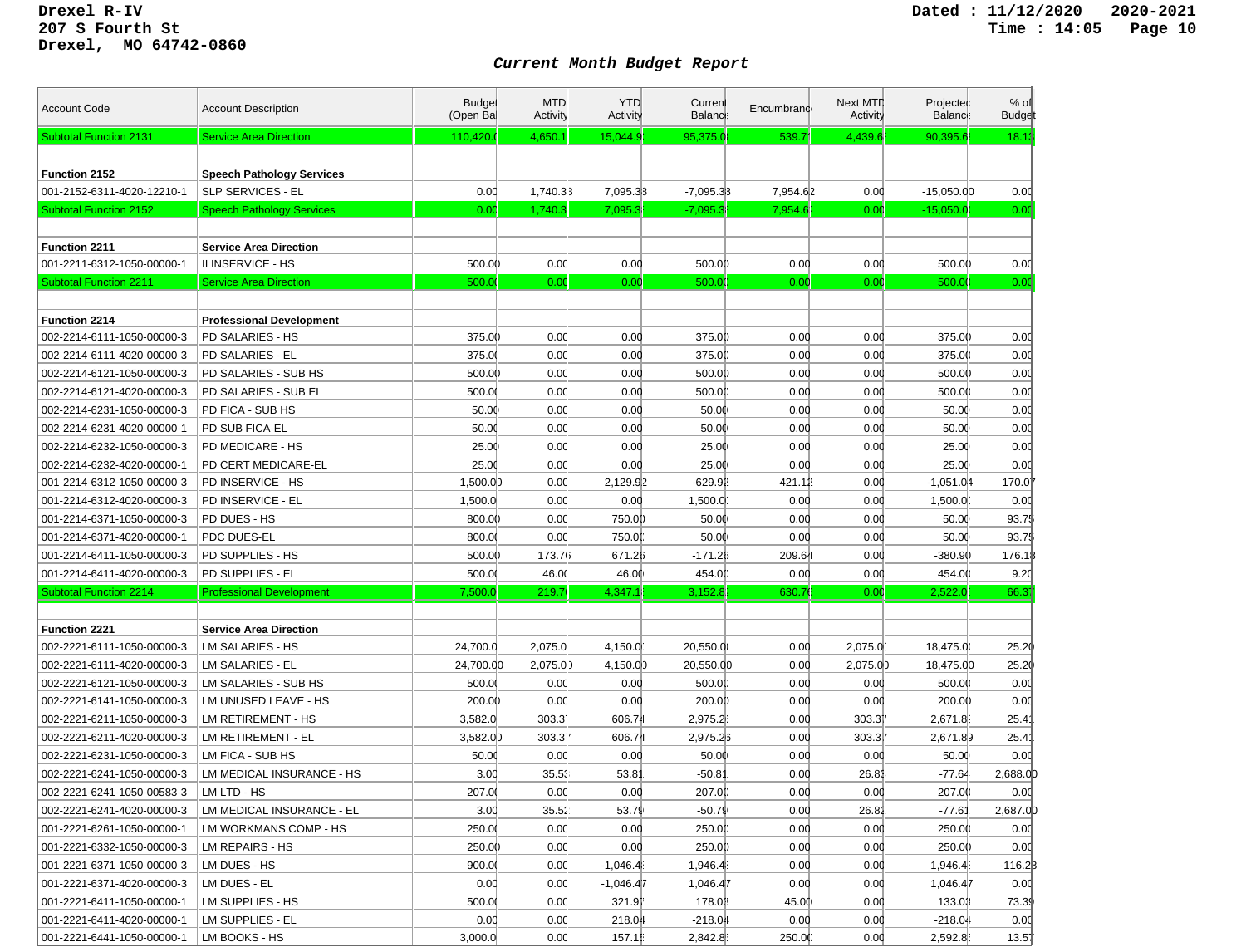| <b>Account Code</b>                                         | <b>Account Description</b>                          | <b>Budget</b><br>(Open Bal | <b>MTD</b><br>Activity | <b>YTD</b><br>Activity | Current<br>Balanc    | Encumbrand      | Next MTD<br>Activity | Projected<br><b>Balance</b> | $%$ of<br><b>Budget</b> |
|-------------------------------------------------------------|-----------------------------------------------------|----------------------------|------------------------|------------------------|----------------------|-----------------|----------------------|-----------------------------|-------------------------|
| 001-2221-6441-4020-00000-1                                  | LM BOOKS - EL                                       | 0.00                       | 0.00                   | 1.877.33               | $-1,877.33$          | 0.00            | 0.00                 | $-1.877.33$                 | 0.00                    |
| 001-2221-6451-1050-00000-1                                  | LM PERIODICALS - HS                                 | 250.00                     | 0.00                   | 0.00                   | 250.00               | 0.00            | 0.00                 | 250.00                      | 0.00                    |
| <b>Subtotal Function 2221</b>                               | <b>Service Area Direction</b>                       | 62,677.0                   | 4,827.7                | 10,102.6               | 52,574.3             | 295.00          | 4,810.3              | 47,468.9                    | 24.26                   |
|                                                             |                                                     |                            |                        |                        |                      |                 |                      |                             |                         |
| Function 2291                                               | <b>Other Support Services - Instructio</b>          |                            |                        |                        |                      |                 |                      |                             |                         |
| 002-2291-6111-1050-00000-3                                  | IT SALARIES - HS                                    | 24,706.0                   | 2,036.9                | 6,110.9                | 18,595.0             | 0.00            | 2,036.9              | 16,558.1                    | 32.98                   |
| 002-2291-6111-4020-00000-3                                  | IT SALARIES - EL                                    | 24,706.00                  | 2,036.99               | 6,110.97               | 18,595.03            | 0.00            | 2,036.99             | 16,558.04                   | 32.98                   |
| 002-2291-6211-1050-00000-3                                  | IT RETIREMENT - HS                                  | 4.104.0                    | 338.81                 | 1,016.4                | 3,087.5              | 0.00            | 338.81               | 2,748.71                    | 33.02                   |
| 002-2291-6211-4020-00000-3                                  | IT RETIREMENT - EL                                  | 4,104.00                   | 338.83                 | 1,016.50               | 3,087.5              | 0.00            | 338.83               | 2,748.67                    | 33.02                   |
| 002-2291-6232-1050-00000-3                                  | IT MEDICARE - HS                                    | 358.0                      | 29.25                  | 87.75                  | 270.2                | 0.00            | 29.25                | 241.00                      | 32.68                   |
| 002-2291-6232-4020-00000-3                                  | IT MEDICARE - EL                                    | 358.00                     | 29.26                  | 87.78                  | 270.22               | 0.00            | 29.26                | 240.96                      | 32.69                   |
| 002-2291-6241-1050-00000-3                                  | IT MEDICAL INSURANCE - HS                           | 3,616.0                    | 309.8                  | 929.7                  | 2,686.2              | 0.00            | 309.88               | 2,376.41                    | 34.28                   |
| 002-2291-6241-1050-00583-3                                  | IT LTD - HS                                         | 171.00                     | 0.00                   | 0.00                   | 171.00               | 0.00            | 0.00                 | 171.00                      | 0.00                    |
| 002-2291-6241-4020-00000-3                                  | IT MEDICAL INSURANCE - EL                           | 3,616.0                    | 309.8                  | 929.75                 | 2,686.2              | 0.00            | 309.89               | 2,376.3                     | 34.28                   |
| 001-2291-6261-1050-00000-1                                  | IT WORKMANS COMP - HS                               | 250.00                     | 0.00                   | 0.00                   | 250.00               | 0.00            | 0.00                 | 250.00                      | 0.00                    |
| 001-2291-6312-1050-00000-1                                  | IT SERVICES - HS                                    | 45,000.0                   | 0.00                   | 13,455.2               | 31,544.7             | 5,560.0         | 0.00                 | 25,984.7                    | 42.26                   |
| 001-2291-6312-4020-00000-1                                  | IT SERVICES - EL                                    | 0.00                       | 0.00                   | 11,304.22              | -11,304.22           | 1,500.00        | 0.00                 | $-12,804.22$                | 0.00                    |
| 004-2291-6411-0000-00092-1                                  | <b>General Supplies</b>                             | 0.00                       | 0.00                   | 0.00                   | 0.00                 | 56,752.0        | 0.00                 | $-56,752.00$                | 0.00                    |
| 001-2291-6411-1050-00000-1                                  | IT SUPPLIES - HS                                    | 5,000.00                   | 3,314.0)               | 7,173.73               | $-2,173.73$          | 611.93          | 0.00                 | $-2,785.7$                  | 155.7                   |
| 001-2291-6411-1050-00092-4                                  | IT SUPPLIES - HS REAP                               | 0.00                       | 0.00                   | 7,587.0                | $-7,587.0$           | 14,494.0        | 0.00                 | $-22,081.00$                | 0.00                    |
| 001-2291-6411-4020-00000-1                                  | IT SUPPLIES - EL                                    | 0.00                       | 3,250.0)               | 5,644.5)               | $-5,644.5)$          | 0.00            | 0.00                 | $-5,644.5$                  | 0.00                    |
|                                                             |                                                     |                            |                        |                        |                      |                 |                      |                             |                         |
|                                                             |                                                     |                            |                        |                        |                      |                 |                      |                             |                         |
| 004-2291-6541-4020-00000-1                                  | IT EQUIPMENT - EL                                   | 18,000.0                   | 169.0                  | 169.00                 | 17,831.0             | 0.00            | 0.00                 | 17,831.0                    | 0.94                    |
| <b>Subtotal Function 2291</b>                               | <b>Other Support Services - Instructio</b>          | 133,989.0                  | 12,162.8               | 61,623.5               | 72,365.4             | 78,917.9        | 5,429.8              | $-11,982.4$                 | 108.9 <sub>•</sub>      |
| <b>Function 2311</b>                                        | <b>Service Area Direction</b>                       |                            |                        |                        |                      |                 |                      |                             |                         |
| 001-2311-6312-0000-00000-1                                  | <b>GA PROF &amp; TECH SERVICES</b>                  | 250.00                     | 640.0                  | 1,769.9                | $-1,519.9$           | 0.00            | 0.00                 | $-1,519.9$                  | 707.97                  |
| 001-2311-6315-0000-00000-1                                  | <b>GA AUDIT</b>                                     | 6,500.00                   | 0.00                   | 0.00                   | 6,500.0)             | 0.00            | 0.00                 | 6,500.00                    | 0.00                    |
| 001-2311-6317-0000-00000-1                                  | <b>GA LEGAL FEES</b>                                | 3,000.0                    | 0.00                   | 1,240.0                | 1,760.0              | 1,676.0         | 0.00                 | 84.00                       | 97.20                   |
| 001-2311-6318-0000-00000-1                                  | <b>GA ELECTION EXPENSE</b>                          | 1,000.00                   | 0.00                   | 405.91                 | 594.03               | 0.00            | 0.00                 | 594.03                      | 40.60                   |
| 001-2311-6343-0000-00000-1                                  | <b>GA TRAVEL</b>                                    | 250.00                     | 0.00                   | 0.00                   | 250.00               | 0.00            | 0.00                 | 250.00                      | 0.00                    |
| 001-2311-6351-0000-00000-1                                  | <b>GA TREASURERS BOND</b>                           | 100.00                     | 0.00                   | 0.00                   | 100.00               | 0.00            | 0.00                 | 100.00                      | 0.00                    |
|                                                             |                                                     |                            |                        |                        |                      | 0.00            | 0.00                 |                             |                         |
| 001-2311-6352-0000-00000-1                                  | <b>GA LIABILITY INSURANCE</b><br><b>GA DUES</b>     | 18,500.0                   | 0.00                   | 0.00                   | 18,500.0             | 0.00            |                      | 18,500.0                    | 0.00                    |
| 001-2311-6371-0000-00000-1                                  |                                                     | 3,720.00                   | 0.00                   | 0.00                   | 3,720.00             |                 | 0.00                 | 3,720.00                    | 0.00                    |
| 001-2311-6411-0000-00000-1<br><b>Subtotal Function 2311</b> | <b>GA SUPPLIES</b><br><b>Service Area Direction</b> | 1,000.0<br>34,320.0        | 360.1<br>1,000.1       | 1,241.0<br>4,656.9     | $-241.0$<br>29,663.0 | 0.00<br>1,676.0 | 0.00<br>0.00         | $-241.09$<br>27,987.0       | 124.1<br>18.45          |
|                                                             |                                                     |                            |                        |                        |                      |                 |                      |                             |                         |
| Function 2321                                               | Office of the Superintendent Servic                 |                            |                        |                        |                      |                 |                      |                             |                         |
| 002-2321-6111-0000-00000-3                                  | <b>EA SALARIES</b>                                  | 88,076.0                   | 7,666.6                | 30,666.6               | 57,409.3             | 0.00            | 7,666.6              | 49,742.6                    | 43.52                   |
| 001-2321-6151-0000-00000-3                                  | EA SECRETARY SALARY                                 | 70,450.00                  | 5,870.84               | 23,483.36              | 46,966.64            | 0.00            | 5,870.84             | 41,095.80                   | 41.67                   |
| 002-2321-6211-0000-00000-3                                  | EA RETIREMENT                                       | 13,814.0                   | 1,198.5                | 4,794.3                | 9,019.6              | 0.00            | 1,198.5              | 7,821.0                     | 43.38                   |
| 001-2321-6221-0000-00000-3                                  | EA RETIREMENT - NC                                  | 5,326.00                   | 407.64                 | 1,816.74               | 3,509.25             | 0.00            | 443.86               | 3,065.4                     | 42.44                   |
| 001-2321-6231-0000-00000-3                                  | EA FICA - NC                                        | 4,368.0                    | 273.14                 | 1,092.5                | 3,275.4              | 0.00            | 273.14               | 3,002.3                     | 31.27                   |
| 001-2321-6232-0000-00000-3                                  | EA MEDICARE - NC                                    | 1,022.00                   | 63.89                  | 255.56                 | 766.44               | 0.00            | 63.89                | 702.55                      | 31.26                   |
| 002-2321-6232-0000-00000-3                                  | EA MEDICARE                                         | 1,277.0                    | 107.01                 | 428.08                 | 848.91               | 0.00            | 107.02               | 741.90                      | 41.90                   |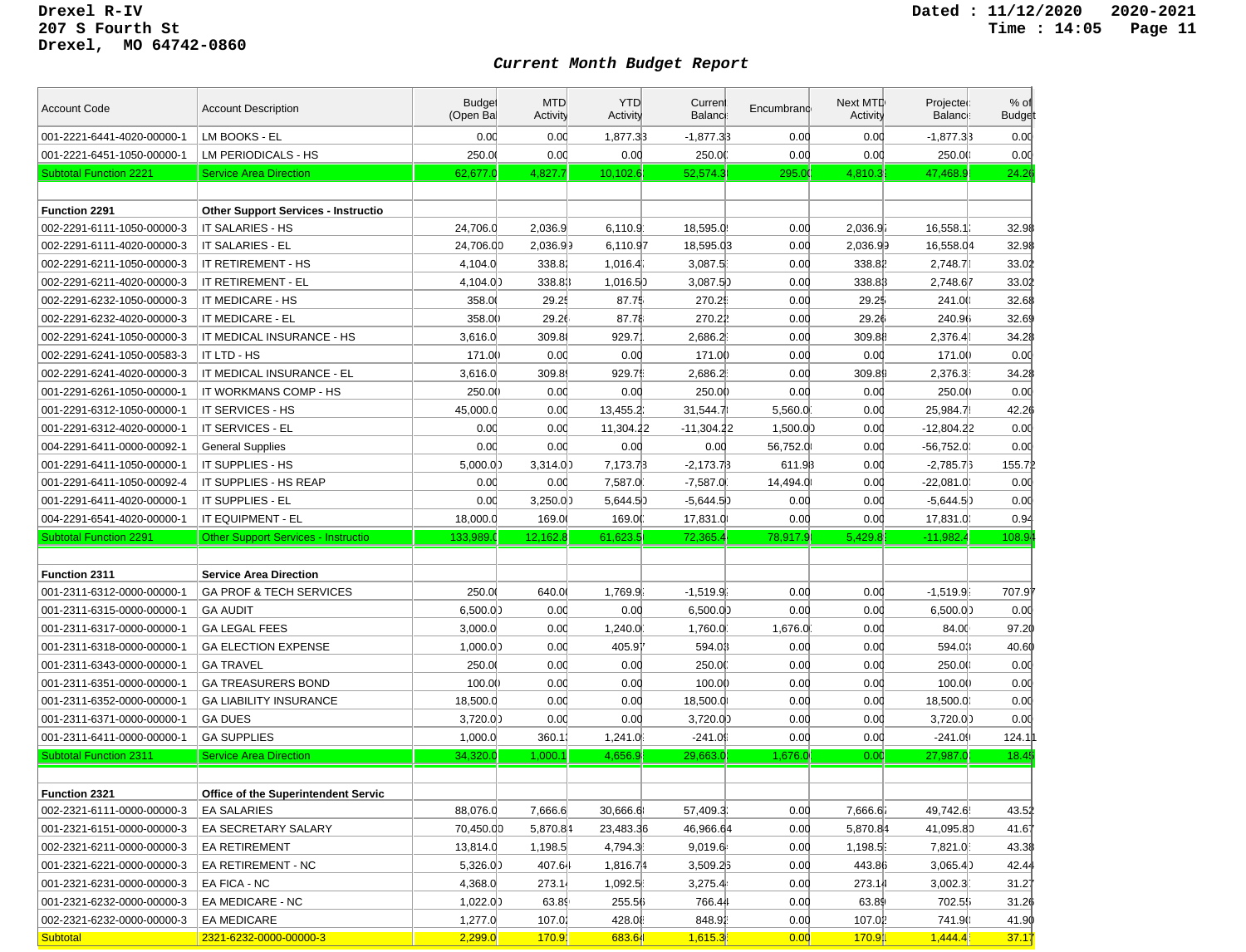| <b>Account Code</b>           | <b>Account Description</b>              | <b>Budget</b><br>(Open Bal | <b>MTD</b><br>Activity | <b>YTD</b><br>Activity | Current<br><b>Balanc</b> | Encumbrand | Next MTD<br>Activity | Projected<br>Balance: | $%$ of<br><b>Budget</b> |
|-------------------------------|-----------------------------------------|----------------------------|------------------------|------------------------|--------------------------|------------|----------------------|-----------------------|-------------------------|
| 001-2321-6241-0000-00000-3    | EA MEDICAL INSURANCE - NC               | 7,270.0                    | 101.5                  | 3,120.0                | 4,149.9                  | 0.00       | 629.5                | 3,520.4               | 51.58                   |
| 002-2321-6241-0000-00000-3    | EA MEDICAL INSURANCE                    | 7,232.00                   | 619.8                  | 2,479.24               | 4,752.73                 | 0.00       | 619.8                | 4,132.95              | 42.8\$                  |
| <b>Subtotal</b>               | 2321-6241-0000-00000-3                  | 14,502.0                   | 721.32                 | 5,599.2                | 8,902.7                  | 0.00       | 1,249.3              | 7,653.4               | 47.23                   |
| 001-2321-6261-0000-00000-1    | EA WORKMANS COMP - NC                   | 750.00                     | 0.00                   | 0.00                   | 750.00                   | 0.00       | 0.00                 | 750.00                | 0.00                    |
| 001-2321-6312-0000-00000-1    | <b>EA INSERVICE</b>                     | 2,000.0                    | $-137.81$              | $-137.81$              | 2,137.8                  | 0.00       | 0.00                 | 2,137.8               | $-6.89$                 |
| 001-2321-6319-0000-00000-1    | EA PROF & TECH                          | 250.00                     | 0.00                   | 0.00                   | 250.00                   | 0.00       | 0.00                 | 250.00                | 0.00                    |
| 001-2321-6334-0000-00000-1    | EA COPIER LEASE - COLOR                 | 9,000.0                    | 1,295.0                | 4,377.5                | 4,622.4                  | 9,260.4    | 0.00                 | $-4,638.0$            | 151.53                  |
| 001-2321-6343-0000-00000-1    | <b>EA TRAVEL</b>                        | 500.00                     | 23.40                  | 138.39                 | 361.6                    | 0.00       | 0.00                 | 361.6                 | 27.68                   |
| 001-2321-6371-0000-00000-1    | <b>EA DUES</b>                          | 1,500.0                    | 0.00                   | 1,009.0                | 491.0                    | 0.00       | 0.00                 | 491.00                | 67.27                   |
| 001-2321-6411-0000-00000-1    | <b>EA SUPPLIES</b>                      | 1,000.00                   | 66.94                  | 478.16                 | 521.84                   | 1,825.81   | 0.00                 | $-1,303.97$           | 230.40                  |
| <b>Subtotal Function 2321</b> | Office of the Superintendent Servic     | 213,835.0                  | 17,556.7               | 74,001.9               | 139,833.0                | 11,086.2   | 16,873.3             | 111,873.              | 47.68                   |
|                               |                                         |                            |                        |                        |                          |            |                      |                       |                         |
| <b>Function 2411</b>          | <b>Office of the Principal Services</b> |                            |                        |                        |                          |            |                      |                       |                         |
| 002-2411-6111-1050-00000-3    | <b>BL SALARIES - HS</b>                 | 63,250.00                  | 5,270.83               | 15,812.49              | 47,437.51                | 0.00       | 5,270.83             | 42,166.68             | 33.33                   |
| 002-2411-6111-4020-00000-3    | <b>BL SALARIES - EL</b>                 | 63,250.0                   | 5,270.8                | 15,812.5               | 47,437.4                 | 0.00       | 5,270.8              | 42,166.6              | 33.33                   |
| 001-2411-6151-1050-00000-3    | BL SALARIES - NC HS                     | 15,013.00                  | 0.00                   | 0.00                   | 15,013.00                | 0.00       | 0.00                 | 15,013.00             | 0.00                    |
| 001-2411-6151-4020-00000-3    | BL SALARIES - NC EL                     | 10.00                      | 1,261.5                | 2,523.1                | $-2,513.1$               | 0.00       | 1,261.5              | $-3,774.74$           | 37,847.4                |
| 002-2411-6211-1050-00000-3    | <b>BL RETIREMENT - HS</b>               | 10,214.00                  | 851.19                 | 2,553.57               | 7.660.43                 | 0.00       | 851.19               | 6,809.24              | 33.33                   |
| 002-2411-6211-4020-00000-3    | <b>BL RETIREMENT - EL</b>               | 10,214.0                   | 851.1                  | 2,553.5                | 7,660.4                  | 0.00       | 851.19               | 6,809.2               | 33.33                   |
| 001-2411-6221-1050-00000-3    | BL RETIREMENT - NC HS                   | 1,474.00                   | 0.00                   | 0.00                   | 1,474.00                 | 0.00       | 0.00                 | 1,474.00              | 0.00                    |
| 001-2411-6221-4020-00000-3    | <b>BL RETIREMENT - NC EL</b>            | 494.00                     | 127.61                 | 255.35                 | 238.65                   | 0.00       | 127.61               | 110.9                 | 77.53                   |
| 001-2411-6231-1050-00000-3    | BL FICA - NC HS                         | 931.00                     | 0.00                   | 0.00                   | 931.00                   | 0.00       | 0.00                 | 931.00                | 0.00                    |
| 001-2411-6231-4020-00000-3    | <b>BL FICA - NC EL</b>                  | 1.00                       | 72.1                   | 144.22                 | $-143.21$                | 0.00       | 72.1                 | $-215.33$             | 21,633.0                |
| 001-2411-6232-1050-00000-3    | BL MEDICARE - NC HS                     | 218.00                     | 0.00                   | 0.00                   | 218.00                   | 0.00       | 0.00                 | 218.00                | 0.00                    |
| 002-2411-6232-1050-00000-3    | <b>BL MEDICARE - HS</b>                 | 917.00                     | 74.95                  | 224.85                 | 692.15                   | 0.00       | 74.95                | 617.20                | 32.69                   |
| <b>Subtotal</b>               | 2411-6232-1050-00000-3                  | 1,135.0                    | 74.95                  | 224.85                 | 910.15                   | 0.00       | 74.95                | 835.20                | 26.4                    |
| 001-2411-6232-4020-00000-3    | <b>BL MEDICARE - NC EL</b>              | 0.00                       | 16.86                  | 33.72                  | $-33.72$                 | 0.00       | 16.86                | $-50.58$              | 0.00                    |
| 002-2411-6232-4020-00000-3    | <b>BL MEDICARE - EL</b>                 | 917.00                     | 74.94                  | 224.81                 | 692.18                   | 0.00       | 74.94                | 617.24                | 32.69                   |
| <b>Subtotal</b>               | 2411-6232-4020-00000-3                  | 917.00                     | 91.80                  | 258.54                 | 658.46                   | 0.00       | 91.80                | 566.66                | 38.2                    |
| 001-2411-6241-1050-00000-3    | BL MEDICAL INSURANCE - NC HS            | 6,876.0)                   | 0.00                   | 0.00                   | 6,876.00                 | 0.00       | 0.00                 | 6,876.00              | 0.00                    |
| 002-2411-6241-1050-00000-3    | BL MEDICAL INSURANCE - HS               | 7,232.0                    | 619.8                  | 1,859.4                | 5,372.5                  | 0.00       | 619.8                | 4,752.7               | 34.28                   |
| <b>Subtotal</b>               | 2411-6241-1050-00000-3                  | 14,108.0                   | 619.8'                 | 1,859.4                | 12,248.5                 | 0.00       | 619.8                | 11,628.7              | 17.57                   |
| 001-2411-6241-1050-00583-3    | BL LTD - NC HS                          | 66.00                      | 0.00                   | 0.00                   | 66.00                    | 0.00       | 0.00                 | 66.00                 | 0.00                    |
| 002-2411-6241-1050-00583-3    | BL LTD - HS                             | 550.00                     | 0.00                   | 0.00                   | 550.00                   | 0.00       | 0.00                 | 550.00                | 0.00                    |
| Subtotal                      | 2411-6241-1050-00583-3                  | 616.00                     | 0.00                   | 0.00                   | 616.00                   | 0.00       | 0.00                 | 616.00                | 0.00                    |
| 001-2411-6241-4020-00000-3    | BL MEDICAL INSURANCE - NC EL            | 7.232.00                   | 607.7                  | 1,215.54               | 6,016.43                 | 0.00       | 607.7                | 5,408.75              | $25.2^{\circ}$          |
| 002-2411-6241-4020-00000-3    | BL MEDICAL INSURANCE - EL               | 7,232.0                    | 619.8                  | 1,859.4                | 5,372.5                  | 0.00       | 619.8                | 4,752.7               | 34.28                   |
| <b>Subtotal</b>               | 2411-6241-4020-00000-3                  | 14,464.0                   | 1,227.5                | 3,074.9                | 11,389.0                 | 0.00       | 1,227.5              | 10,161.5              | 29.75                   |
| 001-2411-6261-1050-00000-1    | BL WORKMANS COMP - HS                   | 1,000.0                    | 0.00                   | 0.00                   | 1,000.0                  | 0.00       | 0.00                 | 1,000.0               | 0.00                    |
| 001-2411-6312-1050-00000-1    | BL INSERVICE - HS                       | 100.00                     | 0.00                   | 0.00                   | 100.00                   | 0.00       | 0.00                 | 100.0()               | 0.00                    |
| 001-2411-6334-1050-00000-1    | BL COPIER LEASE - HS                    | 2,500.0                    | 0.00                   | 0.00                   | 2,500.0                  | 5,195.0    | 0.00                 | $-2,695.0$            | 207.80                  |
| 001-2411-6343-1050-00000-1    | BL TRAVEL - HS                          | 100.0()                    | 0.00                   | 0.00                   | 100.00                   | 0.00       | 0.00                 | 100.0()               | 0.00                    |
| 001-2411-6371-1050-00000-1    | BL DUES - HS                            | 100.00                     | 0.00                   | 0.00                   | 100.00                   | 0.00       | 0.00                 | 100.0()               | 0.00                    |
| 001-2411-6411-1050-00000-1    | BL SUPPLIES - HS                        | 1,000.00                   | 0.00                   | 207.68                 | 792.31                   | 0.00       | 0.00                 | 792.32                | 20.77                   |
| <b>Subtotal Function 2411</b> | <b>Office of the Principal Services</b> | 200,891.0                  | 15,719.4               | 45,280.3               | 155,610.6                | 5,195.0    | 15,719.4             | 134,696.1             | 32.9\$                  |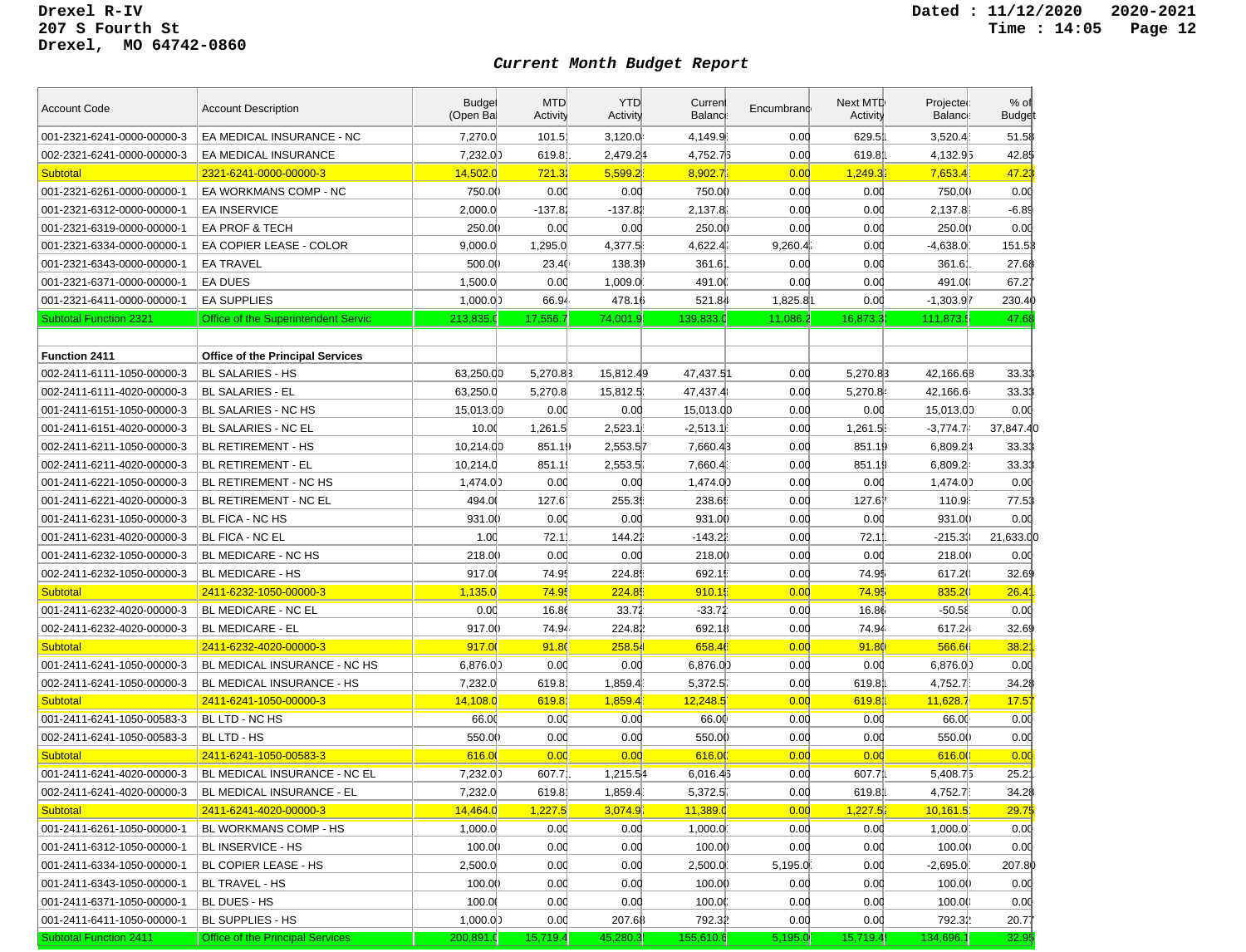| <b>Account Code</b>           | <b>Account Description</b>                | <b>Budget</b><br>(Open Bal | <b>MTD</b><br>Activity | <b>YTD</b><br>Activity | Current<br><b>Balanc</b> | Encumbrand | Next MTD<br><b>Activity</b> | Projected<br>Balance: | % of<br><b>Budget</b> |
|-------------------------------|-------------------------------------------|----------------------------|------------------------|------------------------|--------------------------|------------|-----------------------------|-----------------------|-----------------------|
|                               |                                           |                            |                        |                        |                          |            |                             |                       |                       |
| <b>Function 2521</b>          | <b>Service Area Direction</b>             |                            |                        |                        |                          |            |                             |                       |                       |
| 001-2521-6361-0000-00000-1    | FO POSTAGE/TELEPHONE                      | 5,000.00                   | 719.44                 | 2,270.64               | 2,729.33                 | 5,510.22   | 0.00                        | $-2,780.86$           | 155.62                |
| 001-2521-6363-0000-00000-1    | FO NOTICES                                | 1,000.0                    | $-75.00$               | 413.40                 | 586.60                   | 845.00     | 0.00                        | $-258.4()$            | 125.84                |
| <b>Subtotal Function 2521</b> | <b>Service Area Direction</b>             | 6,000.0                    | 644.4                  | 2,684.0                | 3,315.9                  | 6,355.2    | 0.00                        | $-3,039.2$            | 150.6 <sub>1</sub>    |
|                               |                                           |                            |                        |                        |                          |            |                             |                       |                       |
| Function 2529                 | <b>Other Fiscal Services</b>              |                            |                        |                        |                          |            |                             |                       |                       |
| 001-2529-6319-0000-00000-1    | FO-OTH MEDICAID BILLING                   | 200.00                     | 0.00                   | 0.00                   | 200.00                   | 0.00       | 0.00                        | 200.00                | 0.00                  |
| <b>Subtotal Function 2529</b> | <b>Other Fiscal Services</b>              | 200.00                     | 0.00                   | 0.00                   | 200.0                    | 0.00       | 0.00                        | 200.0                 | 0.00                  |
|                               |                                           |                            |                        |                        |                          |            |                             |                       |                       |
| <b>Function 2541</b>          | <b>Service Area Direction</b>             |                            |                        |                        |                          |            |                             |                       |                       |
| 001-2541-6151-0000-00000-3    | OM SALARIES                               | 97,883.0                   | 9,947.2                | 43,674.6               | 54,208.3                 | 0.00       | 9,662.9                     | 44,545.3              | 54.49                 |
| 001-2541-6221-0000-00000-3    | OM RETIREMENT                             | 8,195.0)                   | 805.76                 | 2,908.04               | 5,286.93                 | 0.00       | 786.25                      | 4,500.71              | 45.08                 |
| 001-2541-6231-0000-00000-3    | <b>OM FICA</b>                            | 6,069.0                    | 560.91                 | 2,485.0                | 3,583.9                  | 0.00       | 543.29                      | 3,040.6               | 49.90                 |
| 001-2541-6232-0000-00000-3    | OM MEDICARE                               | 1,419.00                   | 131.18                 | 581.18                 | 837.82                   | 0.00       | 127.06                      | 710.76                | 49.9'                 |
| 001-2541-6241-0000-00000-3    | OM MEDICAL INSURANCE                      | 21,695.0                   | 1,846.2                | 6,145.1                | 15,549.8                 | 0.00       | 1,846.2                     | 13,703.5              | 36.84                 |
| 001-2541-6241-0000-00583-3    | OM LTD                                    | 419.00                     | 0.00                   | 0.00                   | 419.00                   | 0.00       | 0.00                        | 419.00                | 0.00                  |
| 001-2541-6261-0000-00000-1    | OM WORKMANS COMP                          | 3,750.0                    | 0.00                   | 0.00                   | 3,750.0                  | 0.00       | 0.00                        | 3,750.0               | 0.00                  |
| 001-2541-6331-0000-00000-1    | OM PROPERTY SERVICES                      | 3,000.00                   | 403.81                 | 14,255.62              | -11,255.62               | 8,996.43   | 0.00                        | $-20,252.10$          | 775.07                |
| 001-2541-6332-0000-00000-1    | OM REPAIRS AND MAINTENANCE                | 25,000.0                   | 1,657.0                | 15,304.0               | 9,695.9                  | 12,295.9   | 0.00                        | $-2,600.0$            | 110.4                 |
| 001-2541-6333-0000-00000-1    | OM RENTAL - LAND & BLDG                   | 100.00                     | 0.00                   | 0.00                   | 100.00                   | 0.00       | 0.00                        | 100.0()               | 0.00                  |
| 001-2541-6335-0000-00000-1    | OM WATER                                  | 10,000.0                   | 2,430.8                | 8,809.9                | 1,190.0                  | 32.549.9   | 0.00                        | $-31,359.90$          | 413.60                |
| 001-2541-6336-0000-00000-1    | OM TRASH REMOVAL                          | 5,000.00                   | 548.72                 | 2,194.83               | 2,805.12                 | 4,389.75   | 0.00                        | $-1,584.64$           | 131.69                |
| 001-2541-6339-0000-00000-1    | OM PEST CONTROL                           | 750.00                     | 105.00                 | 420.00                 | 330.0                    | 945.00     | 0.00                        | $-615.0()$            | 182.00                |
| 001-2541-6351-0000-00000-1    | OM PROPERTY INSURANCE                     | 19,000.00                  | 0.00                   | 0.00                   | 19,000.00                | 0.00       | 0.00                        | 19,000.00             | 0.00                  |
| 001-2541-6411-0000-00000-1    | OM SUPPLIES                               | 8,000.0                    | 682.5                  | 11,875.7               | $-3,875.7$               | 5,058.1    | 0.00                        | $-8,933.9$            | 211.67                |
| 001-2541-6481-0000-00000-1    | OM ELECTRICITY                            | 50,000.00                  | 5,409.44               | 20,393.84              | 29,606.16                | 55,368.02  | 0.00                        | -25,761.86            | 151.52                |
| 001-2541-6482-0000-00000-1    | OM NATURAL GAS                            | 8,000.0                    | 0.00                   | 4,016.9                | 3,983.0                  | 8,510.4    | 0.00                        | $-4,527.3$            | 156.59                |
| 004-2541-6521-0000-00000-1    | OM BUILDING RENOVATION                    | 320,000.00                 | 0.00                   | 261,398.20             | 58,601.80                | 378,179.00 | 0.00                        | -319,577.20           | 199.87                |
| 004-2541-6541-0000-00000-1    | OM GENERAL EQUIPMENT                      | 0.00                       | 0.00                   | 3,199.0                | $-3,199.0$               | 0.00       | 0.00                        | $-3,199.0$            | 0.00                  |
| <b>Subtotal Function 2541</b> | <b>Service Area Direction</b>             | 588,280.0                  | 24,528.7               | 397,662.3              | 190,617.6                | 506,292.7  | 12,965.8                    | $-328,640.9$          | 155.8€                |
|                               |                                           |                            |                        |                        |                          |            |                             |                       |                       |
| <b>Function 2546</b>          | <b>Security Services</b>                  |                            |                        |                        |                          |            |                             |                       |                       |
| 001-2546-6312-0000-00000-1    | OM SECURITY SERVICES                      | 250.0                      | 0.00                   | 125.25                 | 124.75                   | 82.25      | 0.00                        | 42.50                 | 83.00                 |
| <b>Subtotal Function 2546</b> | <b>Security Services</b>                  | 250.0                      | 0.00                   | 125.25                 | 124.7                    | 82.25      | 0.00                        | 42.5                  | 83.00                 |
|                               |                                           |                            |                        |                        |                          |            |                             |                       |                       |
| <b>Function 2551</b>          | <b>Contracted Transportation Services</b> |                            |                        |                        |                          |            |                             |                       |                       |
| 001-2551-6312-0000-00000-1    | ST TRANS.DRUG&ALCHOHOL                    | 250.00                     | 0.00                   | 0.00                   | 250.00                   | 0.00       | 0.00                        | 250.00                | 0.00                  |
| 001-2551-6341-0000-00000-1    | ST CONT BUS SERVICE                       | 118,000.00                 | 18,312.54              | 23,544.30              | 94,455.70                | 24,982.83  | 0.00                        | 69,472.87             | 41.12                 |
| 001-2551-6342-0000-00000-1    | ST NON-ROUTE PUPIL TRANS                  | 25,000.0                   | 1,678.1                | 2,444.3                | 22,555.6                 | 0.00       | 0.00                        | 22,555.6              | 9.78                  |
| 001-2551-6411-0000-00000-1    | <b>ST SUPPLIES</b>                        | 250.00                     | 0.00                   | 0.00                   | 250.00                   | 0.00       | 0.00                        | 250.00                | 0.00                  |
| 001-2551-6486-0000-00000-1    | ST GAS/BUS                                | 10,000.0                   | 639.14                 | 1,449.8                | 8,550.1                  | 10,809.7   | 0.00                        | $-2,259.51$           | 122.60                |
| <b>Subtotal Function 2551</b> | <b>Contracted Transportation Services</b> | 153,500.0                  | 20,629.8               | 27,438.4               | 126,061.                 | 35,792.5   | 0.00                        | 90,269.0              | 41.19                 |
|                               |                                           |                            |                        |                        |                          |            |                             |                       |                       |
| Function 2552                 | <b>District Operated Non</b>              |                            |                        |                        |                          |            |                             |                       |                       |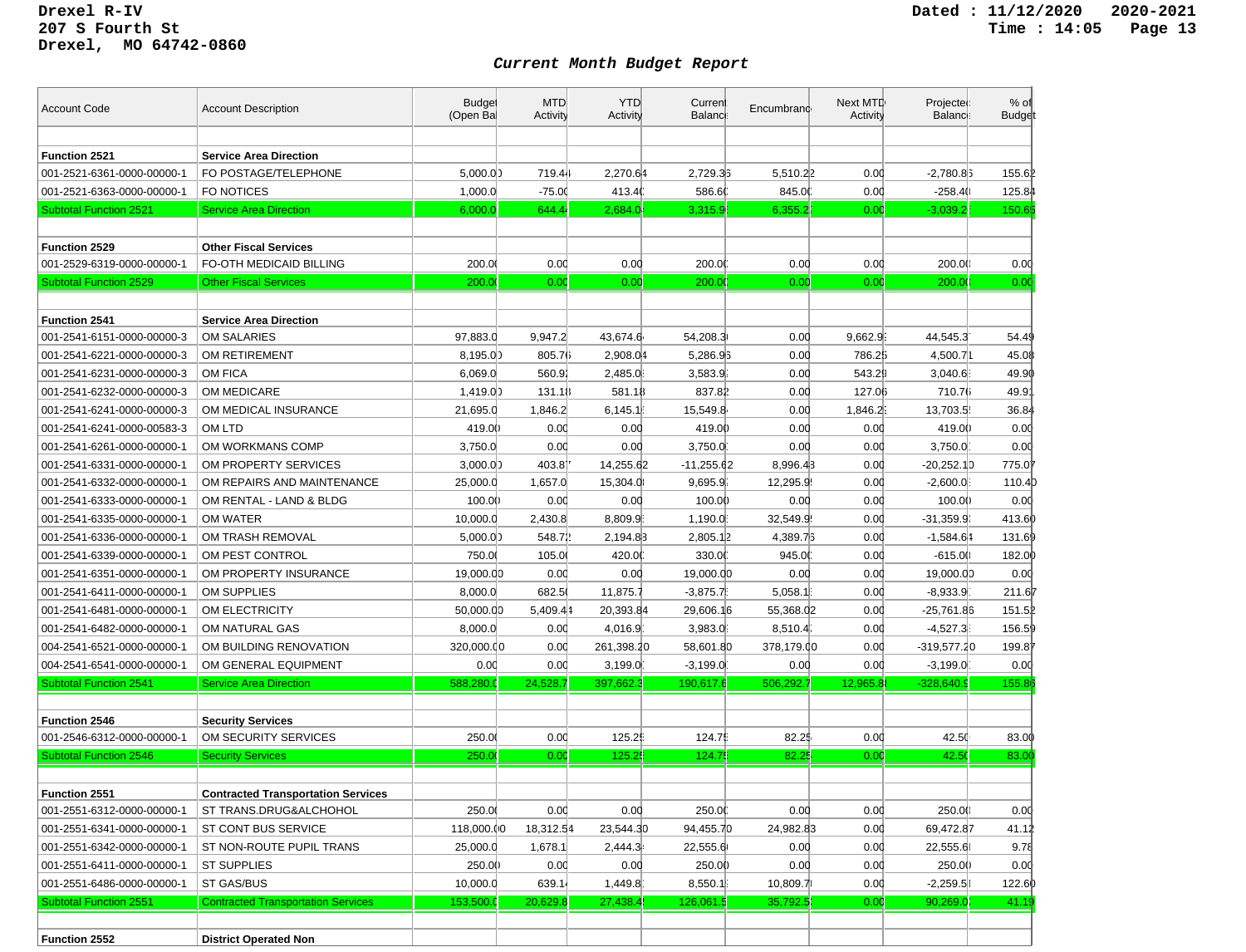| <b>Account Code</b>           | <b>Account Description</b>         | <b>Budget</b><br>(Open Bal | <b>MTD</b><br><b>Activity</b> | <b>YTD</b><br>Activity | Curren<br><b>Balanc</b> | Encumbrand | Next MTD<br>Activity | Projected<br><b>Balance</b> | $%$ of<br><b>Budget</b> |
|-------------------------------|------------------------------------|----------------------------|-------------------------------|------------------------|-------------------------|------------|----------------------|-----------------------------|-------------------------|
| 001-2552-6312-0000-00000-1    | ST DRUG/ALCOHOL TESTING            | 1,500.0                    | 0.00                          | 0.00                   | 1,500.0                 | 0.00       | 0.00                 | 1,500.0                     | 0.00                    |
| <b>Subtotal Function 2552</b> | <b>District Operated Non</b>       | 1,500.0                    | 0.00                          | 0.00                   | 1,500.0                 | 0.00       | 0.00                 | 1,500.0                     | 0.00                    |
|                               |                                    |                            |                               |                        |                         |            |                      |                             |                         |
| Function 2561                 | <b>Service Area Direction</b>      |                            |                               |                        |                         |            |                      |                             |                         |
| 001-2561-6151-0000-00000-3    | <b>FS SALARIES</b>                 | 43,525.0                   | 3,852.9                       | 7,459.5                | 36,065.5                | 0.00       | 3,855.1              | 32,210.3                    | 26.00                   |
| 001-2561-6221-0000-00000-3    | <b>FS RETIREMENT</b>               | 3,451.00                   | 303.01                        | 589.25                 | 2,861.75                | 0.00       | 303.22               | 2,558.53                    | 25.86                   |
| 001-2561-6231-0000-00000-3    | <b>FS FICA</b>                     | 2,699.0                    | 231.9                         | 446.55                 | 2,252.4                 | 0.00       | 231.73               | 2,020.7                     | 25.13                   |
| 001-2561-6232-0000-00000-3    | <b>FS MEDICARE</b>                 | 631.00                     | 54.25                         | 104.43                 | 526.51                  | 0.00       | 54.19                | 472.38                      | 25.14                   |
| 001-2561-6241-0000-00000-3    | <b>FS MEDICAL INSURANCE</b>        | 6,857.0                    | 589.34                        | 1,166.2                | 5,690.8                 | 0.00       | 582.96               | 5,107.8                     | $25.5^{\circ}$          |
| 001-2561-6241-0000-00583-3    | FS LTD                             | 212.00                     | 0.00                          | 0.00                   | 212.00                  | 0.00       | 0.00                 | 212.00                      | 0.00                    |
| 001-2561-6261-0000-00000-1    | <b>FS WORKMANS COMP</b>            | 3,000.0                    | 0.00                          | 0.00                   | 3,000.0                 | 0.00       | 0.00                 | 3,000.0                     | 0.00                    |
| 001-2561-6271-0000-00000-1    | <b>FS UNEMPLOYMENT</b>             | 500.00                     | 0.00                          | 0.00                   | 500.00                  | 0.00       | 0.00                 | 500.00                      | 0.00                    |
| 001-2561-6312-0000-00000-1    | <b>FS INSERVICE</b>                | 250.00                     | 0.00                          | 0.00                   | 250.0                   | 0.00       | 0.00                 | 250.00                      | 0.00                    |
| 001-2561-6332-0000-00000-1    | <b>FS REPAIRS</b>                  | 250.00                     | 0.00                          | 0.00                   | 250.00                  | 0.00       | 0.00                 | 250.00                      | 0.00                    |
| 001-2561-6471-0000-00000-1    | <b>FS FOOD SUPPLIES</b>            | 68,000.0                   | 7,673.0                       | 12,466.1               | 55,533.8                | 54,570.0   | 0.00                 | 963.79                      | 98.58                   |
| 001-2561-6491-0000-00000-1    | FS NON FOOD SUPPLIES               | 2,500.00                   | $-105.28$                     | 427.49                 | 2,072.51                | 299.00     | 0.00                 | 1,773.51                    | 29.06                   |
| <b>Subtotal Function 2561</b> | <b>Service Area Direction</b>      | 131,875.                   | 12,599.4                      | 22,659.5               | 109,215.4               | 54,869.0   | 5,027.2              | 49,319.1                    | 62.60                   |
|                               |                                    |                            |                               |                        |                         |            |                      |                             |                         |
| <b>Function 3511</b>          | <b>Early Childhood Program</b>     |                            |                               |                        |                         |            |                      |                             |                         |
| 001-3511-6151-4020-00000-3    | PAT SALARIES - NC                  | 12,802.00                  | 0.00                          | 0.00                   | 12,802.00               | 0.00       | 0.00                 | 12,802.00                   | 0.00                    |
| 002-3511-6151-4020-00000-3    | <b>PAT SALARIES</b>                | 12,500.0                   | 0.00                          | 0.00                   | 12,500.0                | 0.00       | 0.00                 | 12,500.0                    | 0.00                    |
| <b>Subtotal</b>               | 3511-6151-4020-00000-3             | 25,302.0                   | 0.00                          | 0.00                   | 25,302.0                | 0.00       | 0.00                 | 25.302.0                    | 0.00                    |
| 001-3511-6231-4020-00000-3    | PAT FICA - NC                      | 794.0                      | 0.00                          | 0.00                   | 794.0                   | 0.00       | 0.00                 | 794.00                      | 0.00                    |
| 001-3511-6232-4020-00000-3    | PAT MEDICARE - NC                  | 186.00                     | 0.00                          | 0.00                   | 186.00                  | 0.00       | 0.00                 | 186.00                      | 0.00                    |
| 002-3511-6232-4020-00000-3    | <b>PAT MEDICARE</b>                | 181.0                      | 0.00                          | 0.00                   | 181.0                   | 0.00       | 0.00                 | 181.00                      | 0.00                    |
| <b>Subtotal</b>               | 3511-6232-4020-00000-3             | 367.0                      | 0.00                          | 0.00                   | 367.00                  | 0.00       | 0.00                 | 367.00                      | 0.00                    |
| 001-3511-6312-4020-00000-1    | <b>PAT INSERVICE</b>               | 0.00                       | 600.0                         | 1,650.0                | $-1,650.0$              | 1,800.0    | 0.00                 | $-3,450.0$                  | 0.00                    |
| 001-3511-6312-4020-00000-3    | PAT INSERVICE - ST                 | 500.00                     | 0.00                          | 0.00                   | 500.00                  | 0.00       | 0.00                 | 500.0()                     | 0.00                    |
| 001-3511-6411-4020-00000-1    | <b>PAT SUPPLIES</b>                | 500.00                     | 0.00                          | 0.00                   | 500.00                  | 0.00       | 0.00                 | 500.00                      | 0.00                    |
| <b>Subtotal Function 3511</b> | <b>Early Childhood Program</b>     | 27,463.0                   | 600.0                         | 1,650.0                | 25,813.0                | 1,800.0    | 0.00                 | 24,013.0                    | 12.56                   |
|                               |                                    |                            |                               |                        |                         |            |                      |                             |                         |
| <b>Function 3512</b>          | <b>Early Childhood Instruction</b> |                            |                               |                        |                         |            |                      |                             |                         |
| 002-3512-6111-4020-00000-3    | PK SALARIES                        | 36,200.0                   | 3,100.0                       | 6,200.0                | 30,000.0                | 0.00       | 3,100.0              | 26,900.0                    | 25.69                   |
| 002-3512-6121-4020-00000-3    | PK SALARIES - SUB                  | 500.00                     | 320.00                        | 360.00                 | 140.00                  | 0.00       | 320.00               | $-180.00$                   | 136.00                  |
| 002-3512-6211-4020-00000-3    | PK RETIREMENT                      | 6,292.0                    | 536.41                        | 1,072.8                | 5,219.1                 | 0.00       | 536.41               | 4,682.7                     | 25.58                   |
| 002-3512-6231-4020-00000-3    | PK FICA                            | 22.00                      | 19.84                         | 22.32                  | $-0.32$                 | 0.00       | 19.84                | $-20.16$                    | 191.64                  |
| 002-3512-6232-4020-00000-3    | PK MEDICARE                        | 525.00                     | 47.80                         | 91.16                  | 433.84                  | 0.00       | 47.6'                | 386.23                      | 26.43                   |
| 002-3512-6241-4020-00000-3    | PK MEDICAL INSURANCE               | 7,232.00                   | 628.75                        | 1,230.93               | 6,001.04                | 0.00       | 615.48               | 5,385.53                    | 25.53                   |
| 002-3512-6241-4020-00583-3    | PK LTD                             | 159.00                     | 0.00                          | 0.00                   | 159.0                   | 0.00       | 0.00                 | 159.00                      | 0.00                    |
| 001-3512-6261-4020-00000-1    | PK WORKMANS COMP                   | 500.00                     | 0.00                          | 0.00                   | 500.00                  | 0.00       | 0.00                 | 500.00                      | 0.00                    |
| 001-3512-6411-4020-00000-1    | PK SUPPLIES                        | 150.0                      | 0.00                          | 60.30                  | 89.70                   | 0.00       | 0.00                 | 89.70                       | 40.20                   |
| <b>Subtotal Function 3512</b> | <b>Early Childhood Instruction</b> | 51,580.0                   | 4,652.8                       | 9,037.5                | 42,542.4                | 0.00       | 4,639.3              | 37,903.0                    | 26.52                   |
|                               |                                    |                            |                               |                        |                         |            |                      |                             |                         |
| <b>Function 5111</b>          | Principal - Bonded Indebtedness    |                            |                               |                        |                         |            |                      |                             |                         |
| 003-5111-6611-0000-00000-1    | BP DEBT SERVICE PRINCIPA           | 178,823.0                  | 0.00                          | 0.00                   | 178,823.0               | 0.00       | 0.00                 | 178,823.0                   | 0.00                    |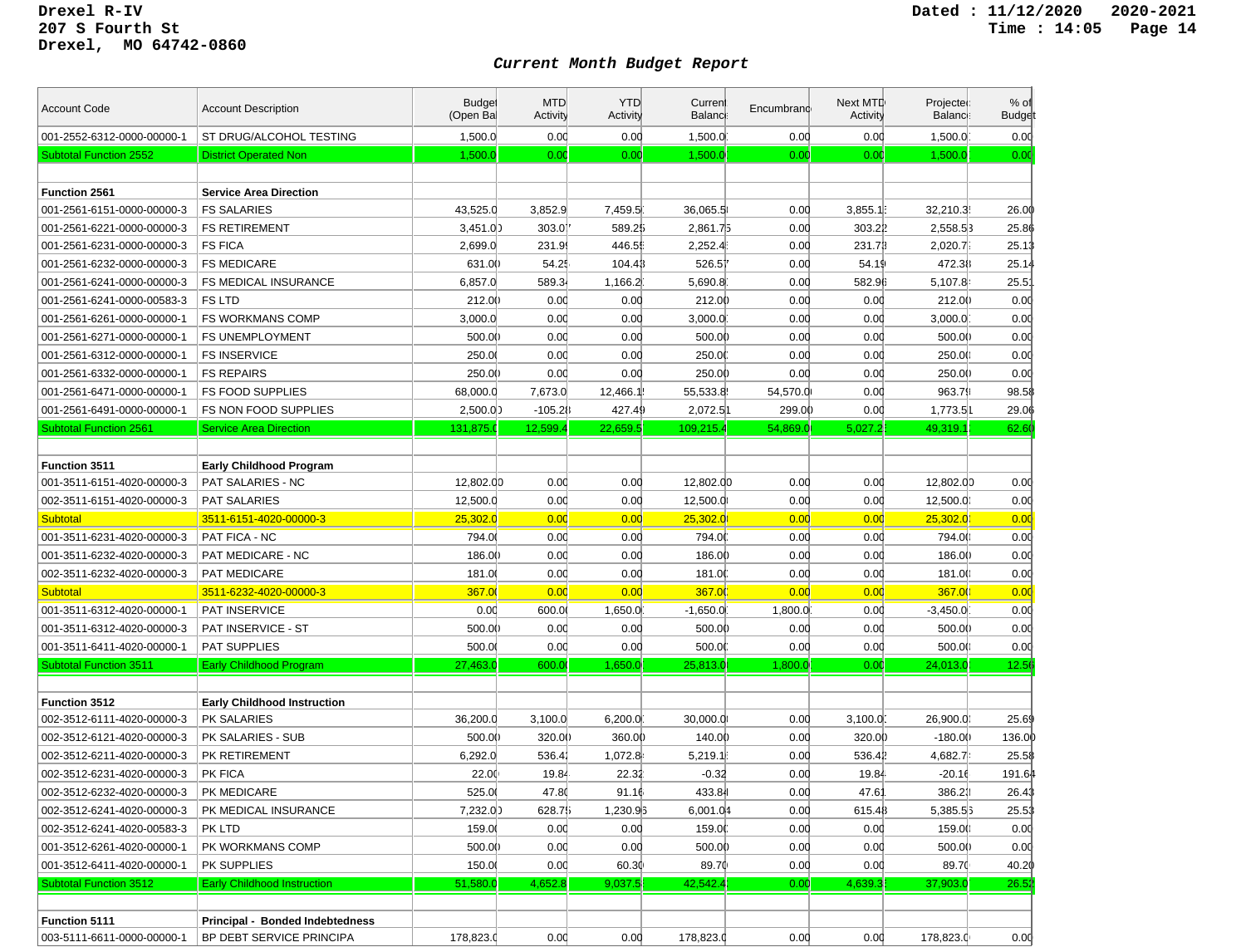| Account Code               | <b>Account Description</b>      | <b>Budget</b><br>(Open Bal | <b>MTD</b><br>Activity | <b>YTD</b><br>Activity | Current<br>Balance | Encumbrand | Next MTD<br>Activity | Projected<br>Balance: | $%$ of<br><b>Budget</b> |
|----------------------------|---------------------------------|----------------------------|------------------------|------------------------|--------------------|------------|----------------------|-----------------------|-------------------------|
| Subtotal Function 5111     | Principal - Bonded Indebtedness | 178.823.0                  | 0.00                   | 0.00                   | 178,823.0          | 0.0(       | 0.00                 | 178,823.0             | 0.00                    |
|                            |                                 |                            |                        |                        |                    |            |                      |                       |                         |
| Function 5211              | Interest - Bonded Indebtedness  |                            |                        |                        |                    |            |                      |                       |                         |
| 003-5211-6621-0000-00000-1 | <b>BI DEBT SERVICE INTEREST</b> | 67,500.0                   | 0.00                   | 60,661.2               | 6,838.7            | 0.00       | 0.00                 | 6,838.7               | 89.87                   |
| Subtotal Function 5211     | Interest - Bonded Indebtedness  | 67,500.0                   | 0.00                   | 60.661.2               | 6,838.7            | 0.0        | 0.00                 | 6,838.7               | 89.87                   |
|                            |                                 |                            |                        |                        |                    |            |                      |                       |                         |
|                            |                                 |                            |                        |                        |                    |            |                      |                       |                         |
|                            |                                 |                            |                        |                        |                    |            |                      |                       |                         |
|                            |                                 |                            |                        |                        |                    |            |                      |                       |                         |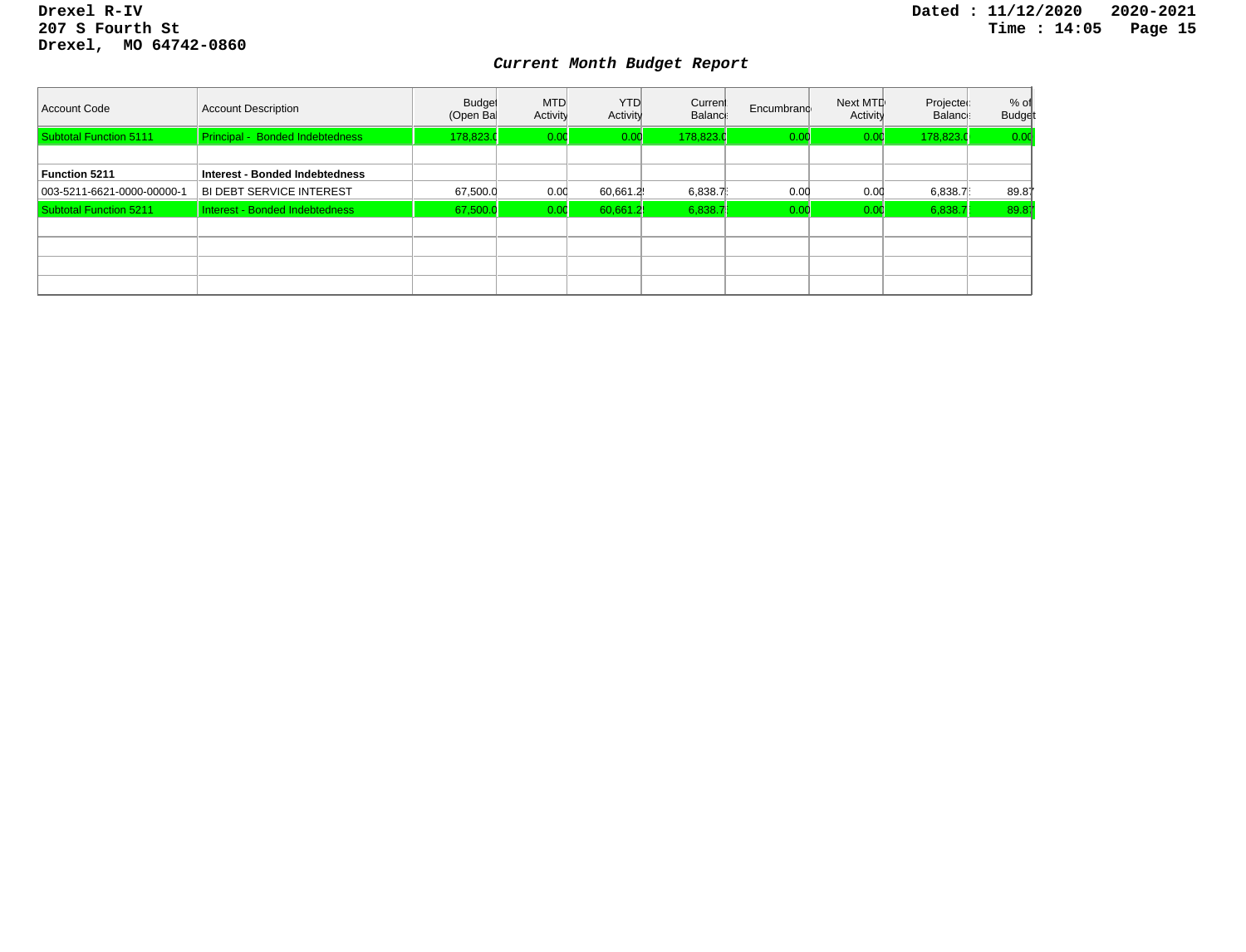#### *Current Month Budget Report*

| <b>Account Code</b> | <b>Account Description</b>          | <b>Budge</b><br>(Open Ba | <b>MTD</b><br>Activity | <b>YTD</b><br>Activity | Current<br><b>Balance</b> | Encumbrand | Next MTD<br>Activity | Projected<br>Balance: | $%$ of<br><b>Budget</b> |
|---------------------|-------------------------------------|--------------------------|------------------------|------------------------|---------------------------|------------|----------------------|-----------------------|-------------------------|
| Fund 001 Totals     | Total Assets (1xxx)                 | 621,786.6                | 95.49                  | $-189,333.9$           | 432,452.7                 |            | $-44,993.3$          | 387,459.4             |                         |
|                     | Total Liabilities (2xxx)            | 0.00                     | 0.00                   | 0.00                   | 0.00                      |            | 0.00                 | 0.00                  |                         |
|                     | Fund Balance (3xxx)                 | $-621,786.6$             | 0.00                   | 0.00                   | $-621,786.6$              | 0.00       | 0.00                 | $-621,786.6$          |                         |
|                     | Total Revenues (5xxx)               | 1,637,071.00             | 131,852.38             | 227,064.09             | 1,410,006.91              | 0.00       | 0.00                 | 1,410,006.91          | 13.87                   |
|                     | Total Expenditures (6xxx)           | 1,342,914.               | 131,756.8              | 416,398.0              | 926,515.9                 | 386,923.5  | 44,993.3             | 494,599.              | 63.17                   |
|                     | Expenditures - Revenues             | $-294, 157.00$           | $-95.49$               | 189,333.92             |                           | 386,923.58 | 44,993.30            | $-915,407.80$         |                         |
|                     | <b>Ending Fund Balance</b>          | $-915,943.6$             |                        |                        | $-432,452.7$              |            |                      | $-535.86$             | 0.06                    |
|                     | Ledger Balance                      | 0.00                     | 0.00                   | 0.00                   | 0.00                      |            | 0.00                 | 0.00                  |                         |
|                     |                                     |                          |                        |                        |                           |            |                      |                       |                         |
| Fund 002 Totals     | Total Assets (1xxx)                 | $-22.20$                 | $-26,400.42$           | 82,769.03              | 82,746.83                 |            | -176,966.21          | $-94,219.38$          |                         |
|                     | Total Liabilities (2xxx)            | 22.20                    | 0.00                   | $-22.20$               | 0.00                      |            | 0.00                 | 0.00                  |                         |
|                     | Fund Balance (3xxx)                 | 0.00                     | 0.00                   | 0.00                   | 0.00                      | 0.00       | 0.00                 | 0.00                  |                         |
|                     | Total Revenues (5xxx)               | 1,876,313.               | 155,914.5              | 489,709.               | 1,386,603.8               | 0.00       | 0.00                 | 1,386,603.8           | 26.10                   |
|                     | Total Expenditures (6xxx)           | 2,166,275.00             | 182,314.96             | 406,962.28             | 1,759,312.72              | 0.00       | 176,966.21           | 1,582,346.51          | 26.96                   |
|                     | <b>Expenditures - Revenues</b>      | 289,962.0                | 26,400.4               | $-82,746.8$            |                           | 0.00       | 176,966.2            | 195,742.6             |                         |
|                     | <b>Ending Fund Balance</b>          | 289,962.00               |                        |                        | $-82,746.83$              |            |                      | 94,219.38             | 32.49                   |
|                     | Ledger Balance                      | 0.00                     | 0.00                   | 0.00                   | 0.00                      |            | 0.00                 | 0.00                  |                         |
|                     |                                     |                          |                        |                        |                           |            |                      |                       |                         |
| Fund 003 Totals     | Total Assets (1xxx)                 | 2,051,078.               | 828.64                 | $-2,951.5$             | 2,048,126.6               |            | 0.00                 | 2,048,126.6           |                         |
|                     | Total Liabilities (2xxx)            | $-1,875,000.00$          | 0.00                   | 0.00                   | $-1,875,000.00$           |            | 0.00                 | $-1,875,000.00$       |                         |
|                     | Fund Balance (3xxx)                 | $-176,078.7$             | 0.00                   | 0.00                   | $-176,078.1$              | 0.00       | 0.00                 | $-176,078.1$          |                         |
|                     | Total Revenues (5xxx)               | 264,793.00               | 828.64                 | 57,709.69              | 207,083.31                | 0.00       | 0.00                 | 207,083.31            | 21.79                   |
|                     | Total Expenditures (6xxx)           | 246,323.0                | 0.00                   | 60,661.2               | 185,661.7                 | 0.00       | 0.00                 | 185,661.7             | 24.63                   |
|                     | <b>Expenditures - Revenues</b>      | $-18,470.00$             | $-828.64$              | 2,951.53               |                           | 0.00       | 0.00                 | $-21,421.56$          |                         |
|                     | <b>Ending Fund Balance</b>          | $-194,548.$              |                        |                        | $-173, 126.6$             |            |                      | $-173,126.6$          | 88.99                   |
|                     | Ledger Balance                      | 0.00                     | 0.00                   | 0.00                   | 0.00                      |            | 0.00                 | 0.00                  |                         |
|                     |                                     |                          |                        |                        |                           |            |                      |                       |                         |
| Fund 004 Totals     | Total Assets (1xxx)                 | 327,534.17               | $-169.0()$             | $-265,456.54$          | 62,077.63                 |            | 0.00                 | 62,077.63             |                         |
|                     | Total Liabilities (2xxx)            | 0.00                     | 0.00                   | 0.00                   | 0.00                      |            | 0.00                 | 0.00                  |                         |
|                     | Fund Balance (3xxx)                 | $-327,534.17$            | 0.00                   | 0.00                   | -327,534.17               | 0.00       | 0.00                 | $-327,534.17$         |                         |
|                     | Total Revenues (5xxx)               | 27,555.0                 | 0.00                   | 0.00                   | 27,555.0                  | 0.00       | 0.00                 | 27,555.0              | 0.00                    |
|                     | Total Expenditures (6xxx)           | 338,500.00               | 169.00                 | 265,456.54             | 73,043.46                 | 434,931.00 | 0.00                 | $-361,887.54$         | 206.9                   |
|                     | Expenditures - Revenues             | 310,945.0                | 169.0                  | 265,456.5              |                           | 434,931.0  | 0.00                 | $-389,442.5$          |                         |
|                     | <b>Ending Fund Balance</b>          | $-16,589.17$             |                        |                        | $-62,077.63$              |            |                      | 372,853.37            | $-2,247.57$             |
|                     | Ledger Balance                      | 0.00                     | 0.00                   | 0.00                   | 0.00                      |            | 0.00                 | 0.00                  |                         |
|                     |                                     |                          |                        |                        |                           |            |                      |                       |                         |
| <b>Grand Total</b>  | Total Assets (1xxx)                 | 3,000,376.               | $-25,645.2$            | $-374,972.9$           | 2,625,403.8               |            | $-221,959.5$         | 2,403,444.2           |                         |
|                     | Total Liabilities (2xxx)            | -1,874,977.80            | 0.00                   | $-22.20$               | $-1,875,000.00$           |            | 0.00                 | $-1,875,000.00$       |                         |
|                     | Fund Balance (3xxx)                 | $-1, 125, 398.9$         | 0.00                   | 0.00                   | $-1,125,398.9$            | 0.00       | 0.00                 | $-1,125,398.9$        |                         |
|                     | Total Revenues (5xxx)               | 3,805,732.00             | 288,595.56             | 774,482.89             | 3,031,249.11              | 0.00       | 0.00                 | 3,031,249.11          | 20.3\$                  |
|                     | Total Expenditures (6xxx)           | 4,094,012.               | 314,240.8              | 1,149,478.             | 2,944,533.9               | 821,854.5  | 221,959.5            | 1,900,719.8           | 53.57                   |
|                     | <b>Expenditures - Revenues</b>      | 288,280.00               | 25,645.29              | 374,995.19             |                           | 821,854.58 | 221,959.51           | -1,130,529.28         |                         |
|                     | <b>Ending Fund Balance</b>          | $-837,118.9$             |                        |                        | $-750,403.8$              |            |                      | 293,410.2             | $-35.05$                |
|                     | Ledger Balance (1xxx + 2xxx + 3xxx) | 0.00                     | 0.00                   | 0.00                   | 0.00                      |            | 0.00                 | 0.00                  |                         |

% of Budget for Expenditures, Revenues and Expenses - Revenues = (YTD Activity + Encumbrance + Next MTD Activity)/Budget(Open Bal)